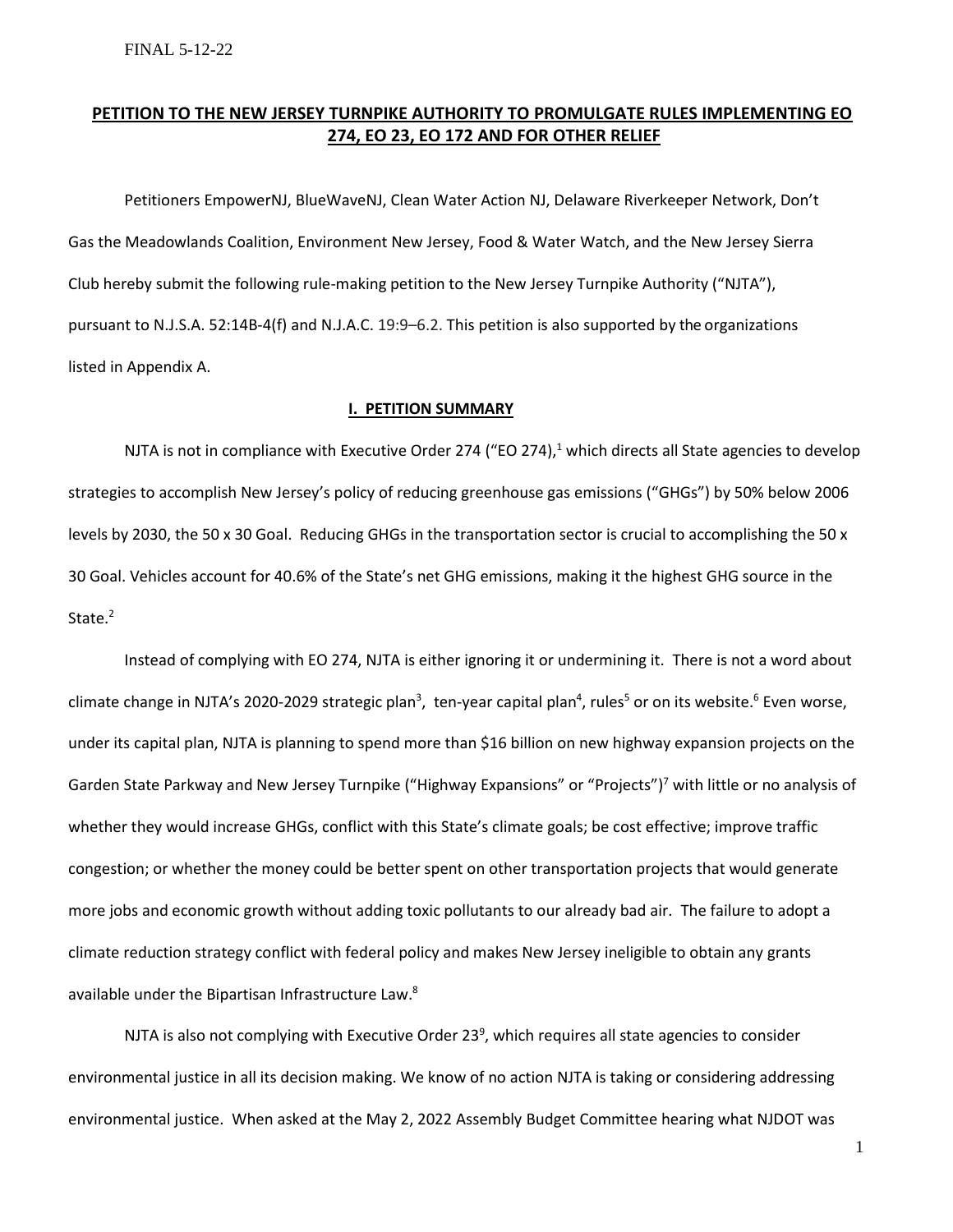doing to comply with EO 23, Commissioner Gutierrez-Scaccetti was stumped; she could not cite a single example. Like climate change, environmental justice is not even mentioned in NJTA's 2020-2029 strategic plan, capital plan, regulations, or website despite the harm that Highway Expansions have and will disproportionately harm already overburdened communities.

This Petition demands that NJTA adopt rules: (1) implementing EO 274 by establishing a carbon reduction strategy to meet the 50 x 30 Goal; (2) requiring any Highway Expansion Project pass a climate impact test showing that the Project does not conflict with the 50 x 30 Goal and the goal of reducing GHGs by 80% by 2050 as required by the Global Warming Response Act; (3) requiring a cost-benefit analysis for any Highway Expansion Project, which considers whether the Project would increase or decrease traffic and vehicle miles traveled ("VMT"), potential increases in budgeted construction costs, the social and health costs of carbon and other pollution and alternatives to the Highway Expansion such as public transportation, repair projects, safe street projects, bikeways and walkways; (4) requiring environmental justice to be considered in all of its decision making as required by Executive Order 23 and rejecting any projects that disproportionately harms already Overburdened Communities, as defined in N.J.S.A. 13:1D-157 to -161; and (5) providing for a robust public participation process that meets the letter and spirit of Executive Order 172<sup>10</sup>, including providing early public input at the inception of a Project. A companion petition is being submitted to the New Jersey Department of Transportation ("NJDOT") demanding that NJDOT also adopt rules that comply with EO 274 and EO 23.

EO 274 states that, "it is vital that … we take decisive action in the immediate term … to meet our longerterm emissions reduction goals and protect our people, economy, and environment from the worsening impacts of climate change"; and "effective action to achieve the necessary emissions reductions requires a coordinated whole-state approach that addresses all sectors of the economy, including transportation…." (emphasis added). In the transportation sector, this means reducing VMT by stopping further Highway Expansions. Funding highway expansions relative to other strategies is "the main driver of emissions outcomes."<sup>11</sup> Highway Expansions produce more traffic, VMT, and carbon and co-pollutant emissions, because of induced demand, whereby expanded highways fill to capacity. Induced demand is the fundamental law of road congestion.<sup>12</sup>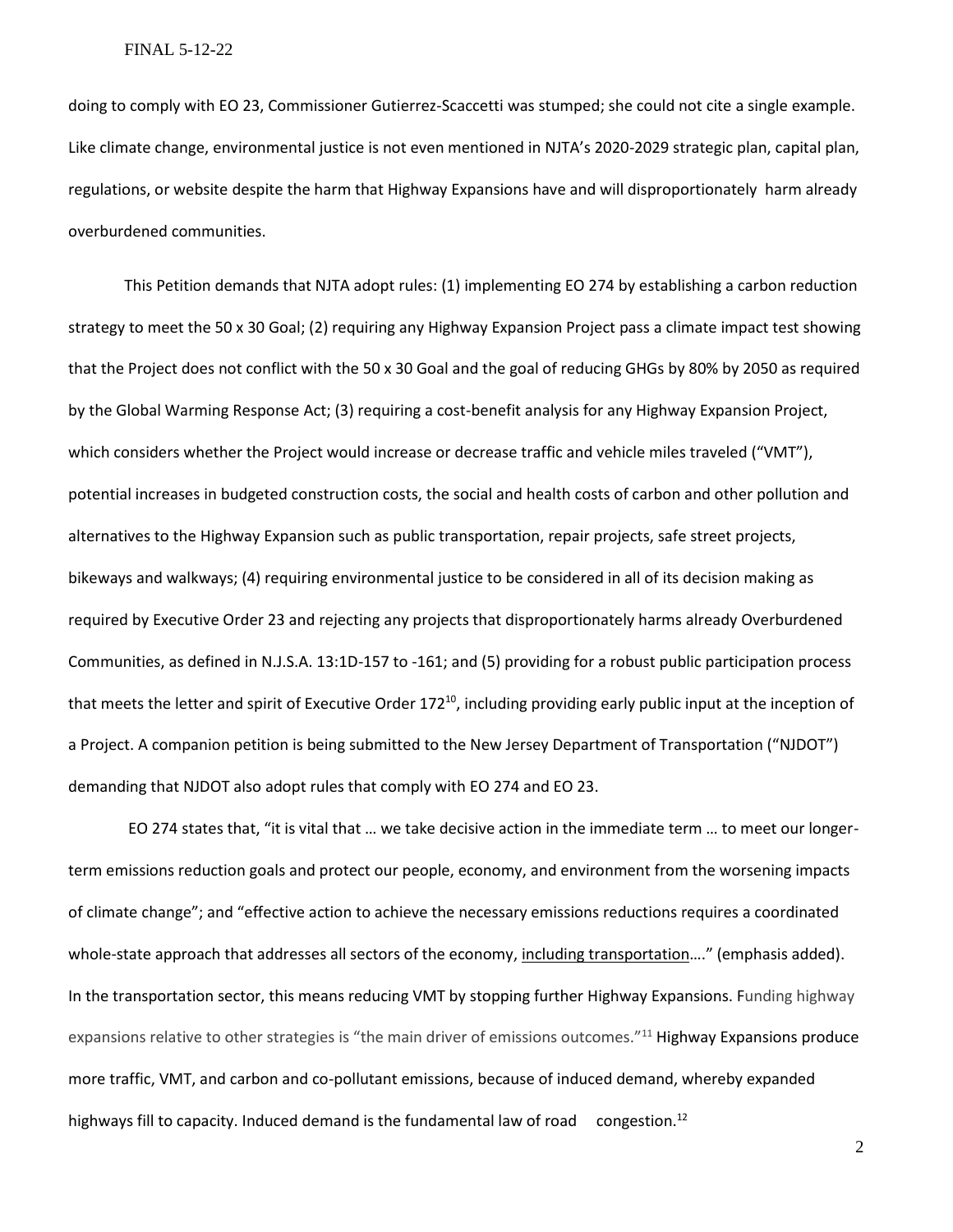But it is not just climate considerations that are behind the proposed rules; it is health, economics, and common sense. NJTA should not be spending tens of billions of dollars on Highway Expansions without a rigorous analysis of whether they are worth the cost. The budgeted \$16 billion cost to widen the New Jersey Turnpike and Garden State Parkway will almost certainly increase by billions of dollars because of cost overruns and delays. When the Turnpike expansion from Exits 14 to 14C was first proposed in 2020, the budget was \$4.3 billion. [It is](https://www.njta.com/media/6149/newark-bay-hudson-county-extension-fact-sheet_final-8-3-21.pdf))  [now \\$4.7 billion and preliminary design work has only started.](https://www.njta.com/media/6149/newark-bay-hudson-county-extension-fact-sheet_final-8-3-21.pdf))<sup>13</sup>

In addition to billions of dollars in construction costs, there are environmental, quality of life, opportunity, and health costs incurred in expanding highways. Vehicles generate toxic pollutants, -- particulate matter, known as PM 2.5, and ground level ozone – that are particularly harmful to our most vulnerable citizens including the elderly, children and asthma sufferers. Expanded highways mean more vehicles and more of these pollutants. New Jersey has one of the highest premature mortality rates in the nation caused by PM 2.5, with more than an estimated 17,000 lives lost per year because of the impacts of air pollution.<sup>14</sup>

While the benefits from Highway Expansions must be extraordinary to justify their extraordinary cost, NJTA has not shown how its Projects would improve traffic congestion. Traffic studies and experience, described more fully below, universally show that highway widenings, particularly in urban areas, will only provide temporary, if any, reduction in traffic congestion because of induced demand. Long term, expanded highways will be as congested as they were before.<sup>15</sup> Before NJTA expands highways, it should publicly explain why its Highway Expansions would somehow be different.

The placement and expansion of urban highways have disproportionately harmed not only the health, but the economies of minority and low-income communities, who have suffered the most with the least benefit from highway projects. African-American neighborhoods, such as ones i[n](https://www.nj.com/news/2016/07/route_280_project_looks_at_downside_of_highway_di.html) [Orange, East Orange and Newark,](https://www.nj.com/news/2016/07/route_280_project_looks_at_downside_of_highway_di.html) have been [ripped apart](https://www.nj.com/essex/2015/12/can_nj_town_split_by_route_280_reconnect.html) to build highways connecting white suburbs with urban centers[. Businesses were uprooted or](http://www.nycroads.com/roads/I-280_NJ/)  [destroyed, residents displaced, and thriving communities devastated](http://www.nycroads.com/roads/I-280_NJ/) with the remaining residents suffering the health effects from living and working near highways.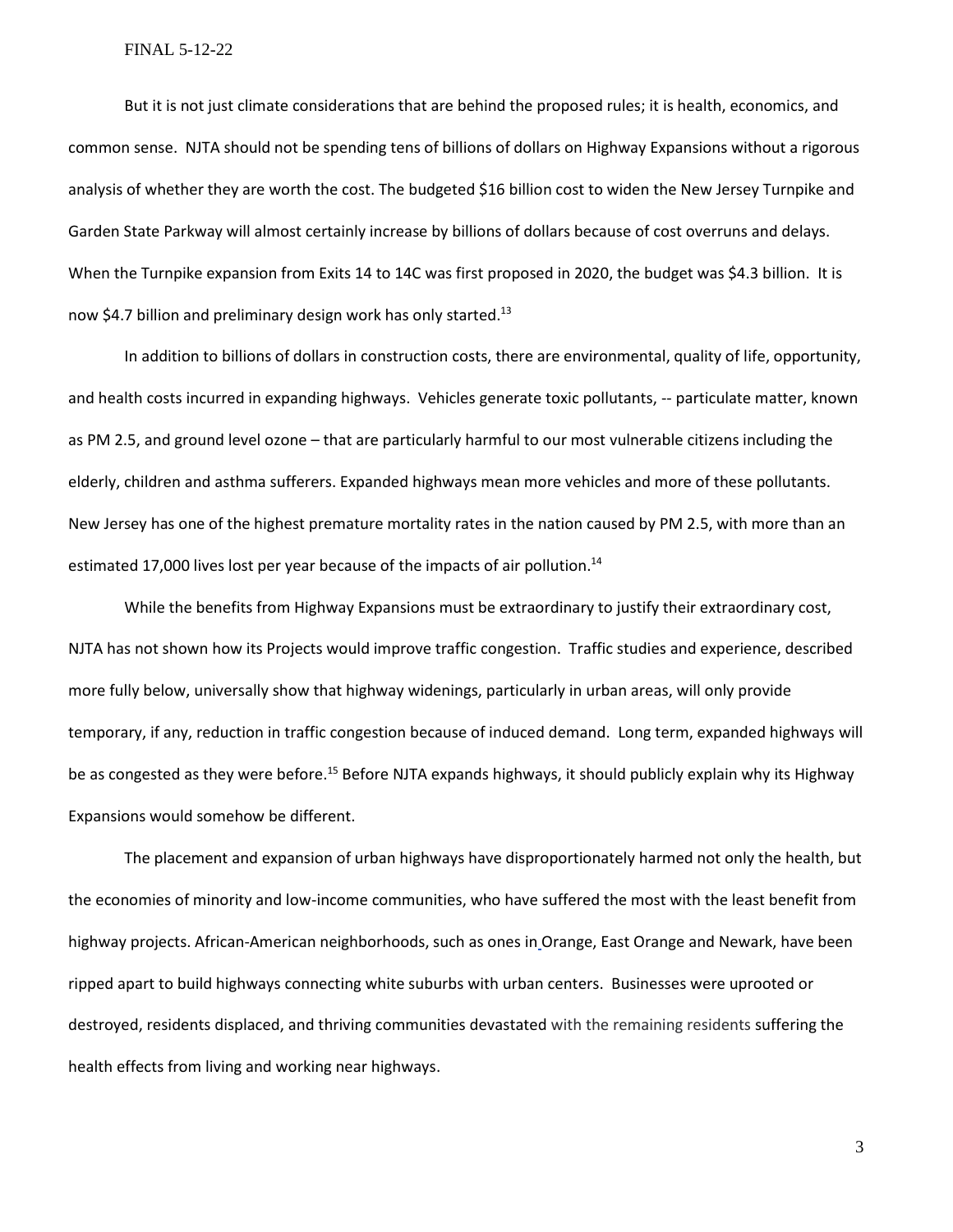NJTA must consider whether there are better alternatives to Highway Expansions. NJTA's plan to spend the bulk of its capital funds on Highway Expansions flies in the face of the directive from the United States Department of Transportation that transportation funding should prioritize fix-it-first projects over road expansions.<sup>16</sup> Further, studies and experience show that using transportation dollars on improving public transportation promotes far more economic growth than highway expansions.<sup>17</sup>

Numerous states -- such as California, Oregon, Colorado, Washington, and Virginia, among many others - are aligning transportation planning with climate goals. So is the federal government. Instead of being a leader, New Jersey is a laggard in reducing GHGs in the transportation sector.

#### **II. PETITIONERS' INTEREST IN THE PETITION**

 Petitioner EmpowerNJ is a coalition of 135 environment, community, religious and grassroots groups located in New Jersey. EmpowerNJ's mission, endorsed by its coalition partners, seeks to reduce GHG emissions and other pollutants as the climate science demands.

 Each of the Petitioners actively seeks to reduce GHGs and other pollutants and recognizes that climate change constitutes an existential threat to New Jersey, the country and the world. Indeed, every New Jersey citizen has an interest in the rules Petitioners are seeking.

### **III. NJTA'S AUTHORITY TO TAKE THE REQUESTED ACTION**

[Executive Order 274](https://nj.gov/infobank/eo/056murphy/pdf/EO-274.pdf) establishes the 50 x 30 Goal as State policy and requires all state agencies to develop and implement objectives and strategies to accomplish that policy, the policies detailed in the 2020 Energy Master Plan and the 80 x 50 Report issued by the New Jersey Department of Environmental Protection.

 [Executive Order No. 23](https://nj.gov/infobank/eo/056murphy/pdf/EO-23.pdf) directs all Executive Branch departments and agencies to consider environmental justice in implementing their responsibilities.

 The Global Warming Response Act, N.J.S.A. 26:2C-40, mandates GHG reductions of 80% below 2006 levels by 2050. The GWRA permits any State department or agency to limit or regulate GHGs pursuant to law. N.J.S.A. 26:2C-42(e).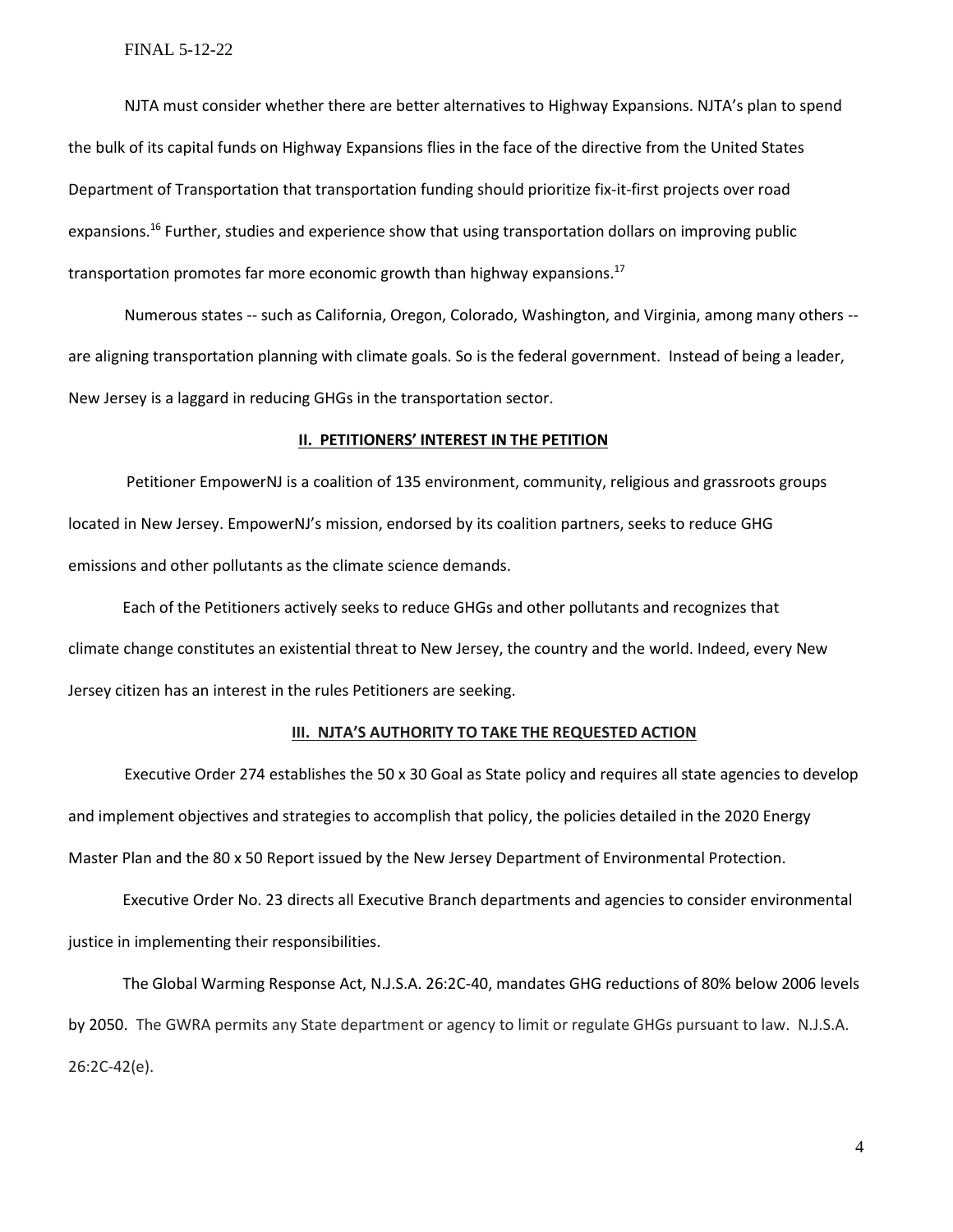Executive Order 172, issued on May 20, 1987, requires NJTA to (1) provide adequate public notice of proposed Projects: (2) present its plans in a public forum which allows those affected to adequately voice their opinions, recommendations, and suggestions in a timely manner; and (3) evaluate and respond to all public comments as an integral part of the Project development process.

#### **IV. THE SUBSTANCE OF THE PROPOSED REQUEST**

This Petition demands that NJTA adopt rules (1) implementing EO 274 by establishing a carbon reduction strategy to meet the 50 x 30 Goal; (2) requiring any Highway Expansion Project pass a climate impact test showing that the Project does not conflict with the 50 x 30 Goal and the goal of reducing GHGs by 80% by 2050 as required by the GWRA ; (3) requiring a cost-benefit analysis for any Highway Expansion, which considers whether the Project would increase or decrease traffic and VMT, potential increases in budgeted construction costs, the social and health costs of carbon and other pollution and alternatives to the Highway Expansion such as public transportation, repair projects, safe street projects, bikeways and walkways; (4) requiring environmental justice to be considered in all of its decision making as required by Executive Order 23 and rejecting any Project that disproportionately harms already Overburdened Communities; and (5) providing for a robust public participation process that meets the letter and spirit of Executive Order 172, including providing early input at the inception of a Project.

## **V. THE REASONS FOR THE PROPOSED RULES**

#### **A. The 50 x 30 Goal is State Policy**

EO 274 recognizes that "global atmospheric warming, caused largely by the burning of fossil fuels, constitutes one of the greatest long-term threats currently facing humanity and is leading to significant changes in climate patterns here in New Jersey, across the United States, and around the world, resulting in rising sea levels, increased flooding, more frequent and severe extreme weather events, and numerous other adverse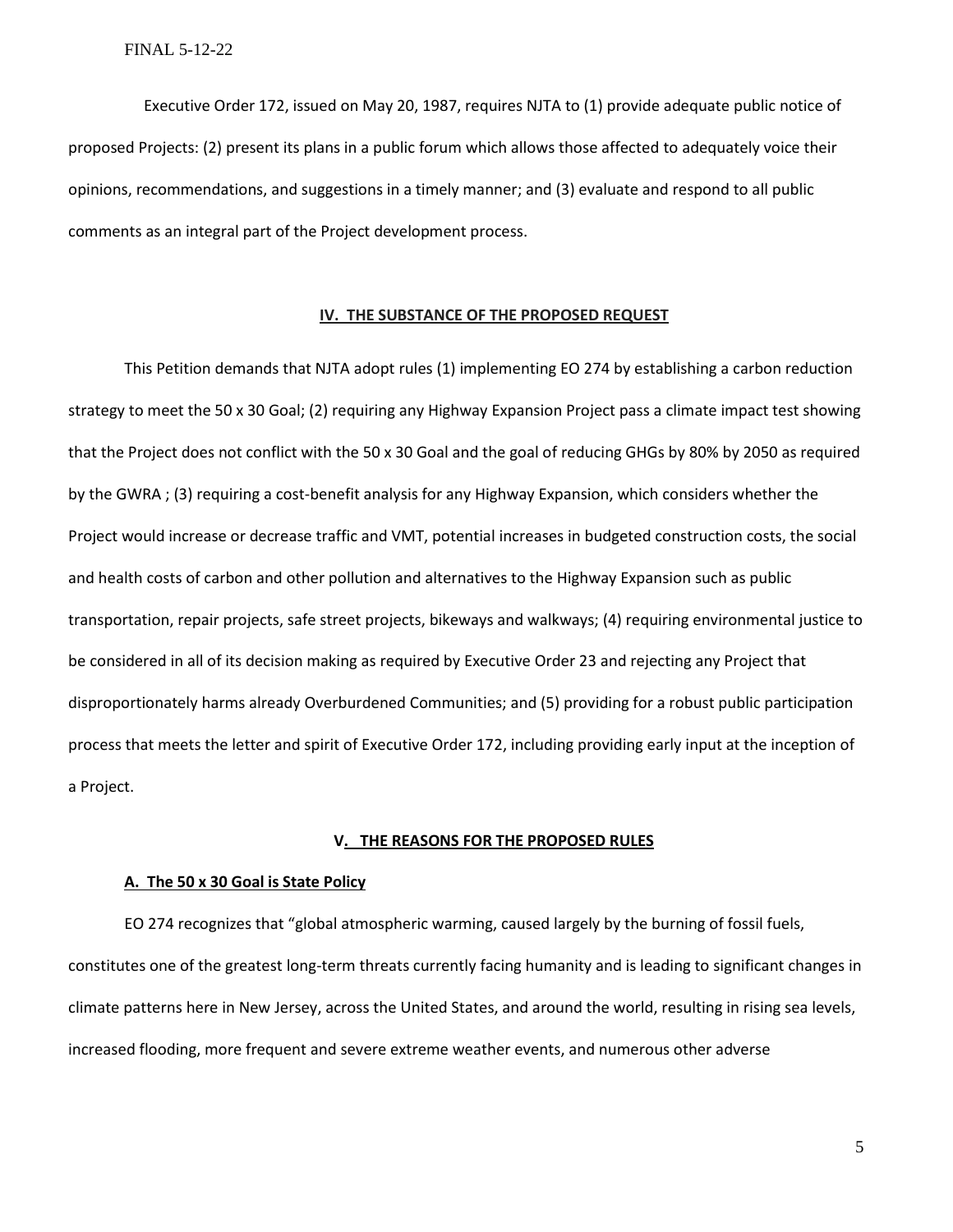environmental impacts and that "reducing the severity of adverse climate change impacts requires steep and immediate reductions in greenhouse gas emissions on an economy-wide basis."

EO 274 further recognized New Jersey's communities and economy are uniquely vulnerable to the devastating impacts of climate change, with potentially disastrous consequences for public health and safety, as well as for the social and economic vitality of the State.

EO 274 establishes the 50 x 30 Goal as State policy and requires all state agencies to implement the objectives of EO 274 and develop strategies detailed in the EMP and 80x50 Report.

 The EMP states that "[t]here is near unanimous scientific consensus that the global threat of climate change is grave and that it demands swift local action and focused state leadership."<sup>18</sup>

## **B**. **The Accelerating Climate Change Crisis**

Since the issuance of EO 274 in mid-November 2021, there is even yet more evidence that climate change is accelerating far faster than anyone had previously predicted. A February 2022 report by the Intergovernmental Panel on Climate Change ("IPCC") details the ongoing, catastrophic impacts of global warming including floods, deadly heat waves and droughts. $^{19}$ 

When the GWRA was enacted in 2007, the belief was that we had until 2050 to address GHGs. For climate science, that was eons ago. The incontrovertible scientific consensus is that we must dramatically reduce GHGs by 2030 to avoid climate catastrophe. 2030 is the new 2050.

#### **C. Vehicles are the largest source of GHGs in New Jersey**

The 50 x 30 Goal cannot be achieved without a plan and rules that provide for a sharp reduction in VMT and GHGs from vehicular travel.

As noted above, vehicles account for 40.6% of the State's net GHGs making it the highest GHG source in the State. This does not even consider GHGs created through the extraction, refining and distribution of fossil fuels used to run those vehicles. Funding highway expansion relative to other strategies is the main driver of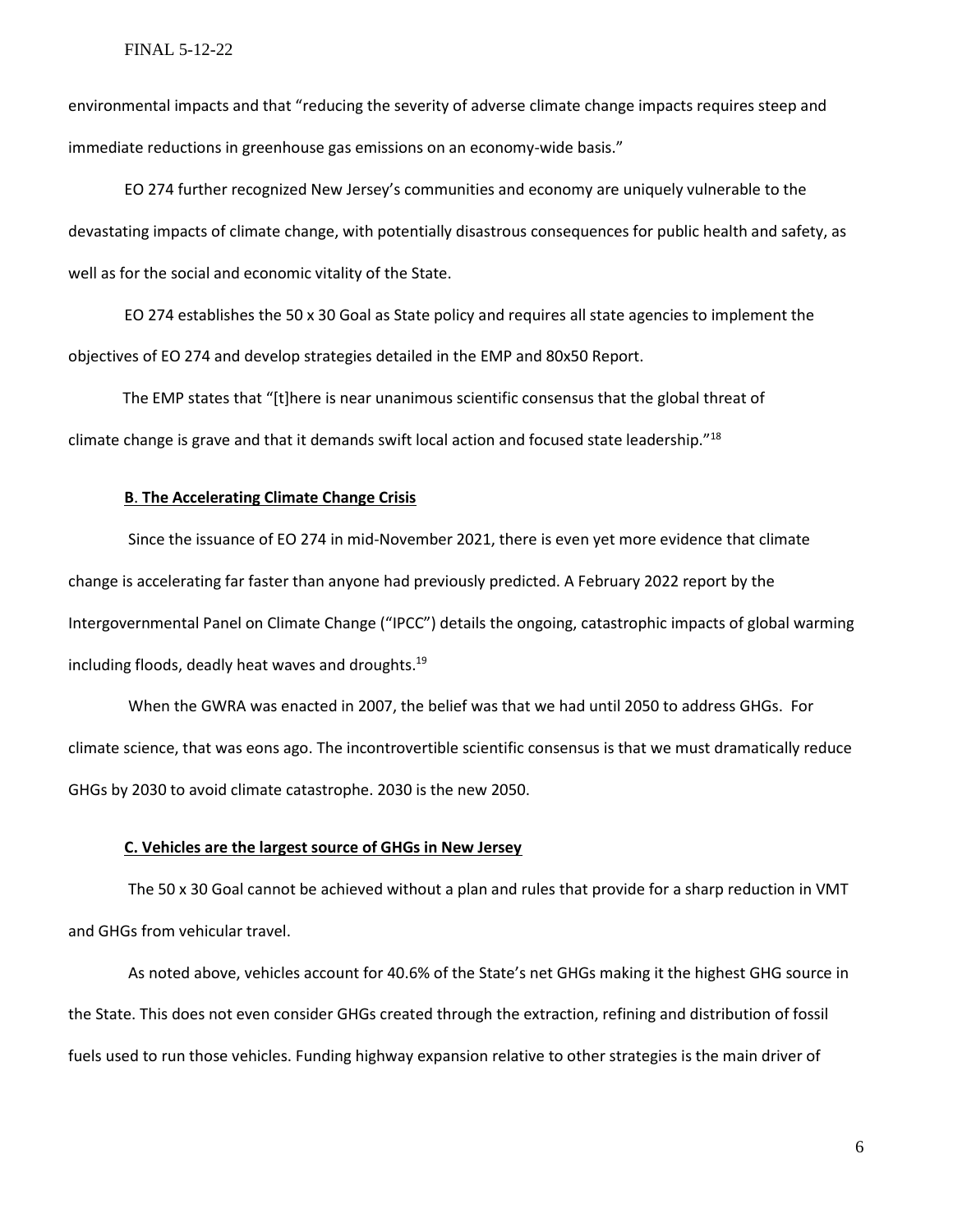emissions outcomes and reducing the growth in vehicle miles traveled is critical to reducing GHGs in the transportation sector.<sup>20</sup>

 VMT have been steadily increasing in New Jersey. In 1989, the earliest year in which there is data, annual VMT was roughly 52.2 billion. "As of 2017, New Jersey drivers traveled a record 77.5 billion vehicle miles. At the same time, miles of roads increased from 33,879 miles in 1984 to 38,896 miles in 2017."<sup>21</sup> Only 12% of the State's commuters use mass transit.<sup>22</sup>

 Electric vehicles (EVs) will eventually reduce vehicular GHGs but will not do so by the amount needed by 2030. Less than 1% of the 250 million cars, SUVs, and light-duty trucks on the road in the United States are EVs. If 50% of new passenger cars and light trucks sales are EVs by 2030, an ambitious goal that will be hard to meet, fossil fuel powered vehicles would still make up the vast majority of the vehicles in use in 2030 and between 30% to 40% of cars in 2050.<sup>23</sup>

The electrification of medium- and heavy-duty vehicles is moving even slower. Those vehicles account for less than 5% of the vehicles on the road but produce 25.9% of the emissions from the transportation sector.<sup>24</sup> Battery electric trucks are not expected to become cost-competitive for smaller trucks until 2030 while heavy trucks with less than 500-miles of range are not projected to be cost-competitive until 2035.<sup>25</sup>

#### **D. Pollution from Vehicle Use**

In addition to GHGs, vehicles create particulate matter pollution and ground level ozone that severely impact the health of New Jersey residents. The greater the VMT, the greater those health costs.

Particulate matter, known as PM 2.5, is a great risk to human health and one of the most dangerous environmental pollutants.<sup>26</sup> It is associated with premature deaths, heart and lung disease, asthma, and respiratory issues, such as irritation of the airways, coughing or difficulty breathing. COVID-19 mortality rates are higher in areas with more particulate pollution than in areas with even slightly less.<sup>27</sup>

 Particulates from vehicle use also react with sunlight to create ground-level ozone, informally known as smog. Vehicles are the largest contributors to ground level ozone and are responsible for "71% of the State's nitrous oxide emissions."<sup>28</sup> Ground level ozone causes respiratory diseases and premature death. Smog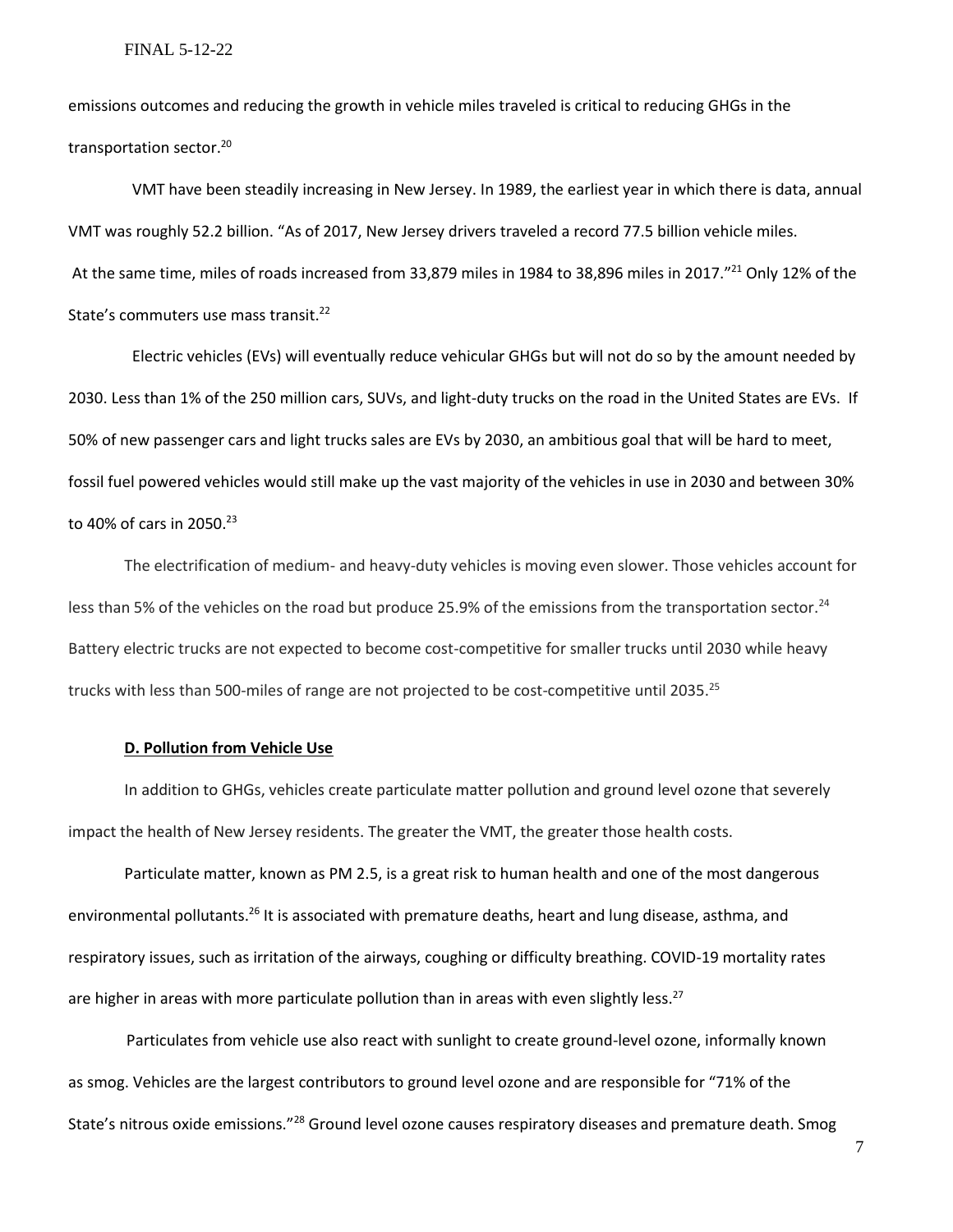can irritate the eyes and throat and damage the lungs, especially those of children, senior citizens, and people who work or exercise outdoors. It is even worse for people who have asthma or allergies; these extra pollutants can intensify their symptoms and trigger asthma attacks.<sup>29</sup>

In New Jersey, more than 600,000 adults and 167,000 children suffer from asthma, and thus are particularly vulnerable to ozone pollution.<sup>30</sup> There were also 385,665 cases of COPD, all of which were caused or exacerbated by vehicle pollution.<sup>31</sup>

In the United States, 350,000 premature deaths are attributed to fossil fuel pollution with New Jersey being among the states with the highest number of deaths per capita.<sup>32</sup> Fossil fuel pollution kills more people each year than HIV, tuberculosis, and malaria combined with the U.S. having the highest estimated rate of deaths among children under the age of five from lower respiratory infections.<sup>33</sup>

People who live, work, or attend school near major roads have an increased incidence and severity of health problems associated with air pollution. Children, older adults, people with preexisting cardiopulmonary disease, and people of low socioeconomic status are among those at higher risk for health impacts from air pollution near roadways. These risks include higher rates of asthma onset and aggravation; cardiovascular disease; impaired lung development in children; pre-term and low-birthweight infants; childhood leukemia; and premature death.<sup>34</sup>

The number of people living "next to a busy road" may include 30 to 45 percent of the urban population in North America, $35$  a percentage that is undoubtedly higher in New Jersey given how densely populated the State is. Vehicle pollution will directly affect people who are within 0.2 to 0.3 miles of a highway.<sup>36</sup>

New Jersey already has some of the worst air in the country. All of New Jersey has been designated as nonattainment for federal ozone national ambient air quality standards, meaning that the *entire state* suffers from unhealthy air due to excess levels of ground-level ozone.<sup>37</sup> The American Lung Association gives Hudson County, the site of NJTA's \$4.7 billion Turnpike expansion, an F grade with respect to high ozone days.<sup>38</sup>

The Highway Expansions will make all these problems worse.

#### **E. Environmental Justice Must Be Prioritized**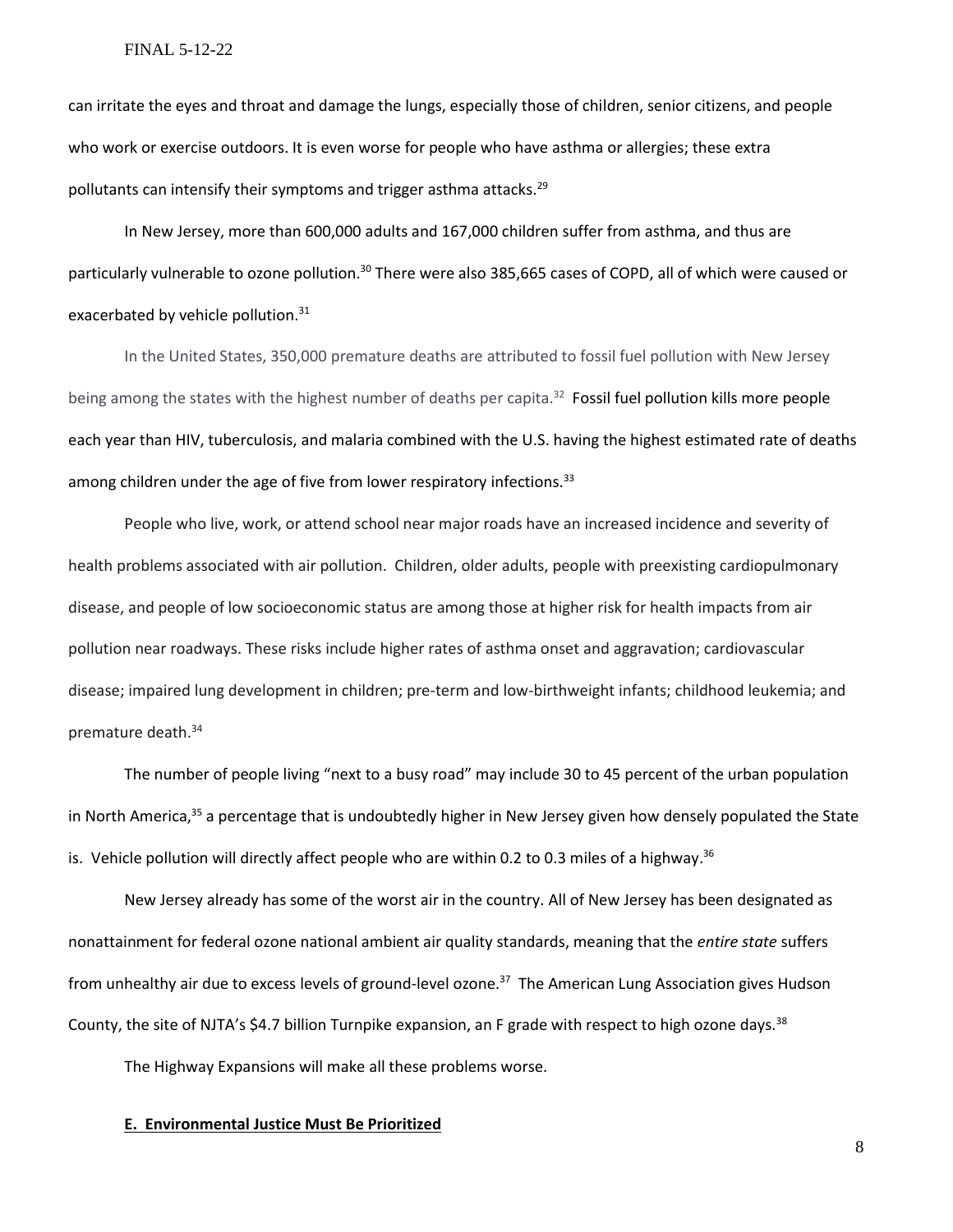Carbon and air pollution disproportionately harm people of color and low-income communities. Poor air quality is one reason that people of color die disproportionately from COVID-19.<sup>39</sup> African Americans are three times more likely to die from asthma.<sup>40</sup> Climate change and car pollution increase the risk that pregnant women have premature, underweight, or stillborn babies with African American mothers affected the most.<sup>41</sup> Black and Hispanic populations bear a "pollution burden" by being exposed to 56% to 63% more PM 2.5 pollution than non-Hispanic whites.<sup>42</sup>

The placement and expansions of urban highways have also caused African American and other low income, minority communities disproportionate economic harm. [Businesses were uprooted, residents displaced,](http://www.nycroads.com/roads/I-280_NJ/)  [and thriving communities destroyed to connect white suburbs to urban centers. This occurred, for example, in](http://www.nycroads.com/roads/I-280_NJ/) [sections of Orange, East Orange and Newark,](https://www.nj.com/news/2016/07/route_280_project_looks_at_downside_of_highway_di.html) for the construction of the Parkway and I-280.

There is a nation-wide movement to reverse this trend, including tearing down highways and mitigating their impact.<sup>43</sup> An initiative in the 2021 federal Bipartisan Infrastructure Law (BIL), referred to as the Reconnecting Communities Pilot Program, provides \$1 billion in grants to remove or refigure urban highways that have divided and depressed economic development in minority communities and the Biden Administration and cities around the country are attempting to increase this amount many times over.<sup>44</sup> The Biden Administration stopped a \$7 billion highway expansion that would have been built in largely minority neighborhoods in Houston.<sup>45</sup> There is no such effort being made in New Jersey.

Both the Governor and Legislature have recognized that New Jersey must reverse the policies that have caused Overburdened Communities to bear the disproportionate costs of climate change and pollution. EO 274 states that "minority and low-income communities are disproportionately affected by climate change, including by the health effects of higher temperatures and increased air pollution…" The Overburdened Communities Act, N.J.S.A. 13:1D-157 to -161, recognizes that minority and low-income communities are disproportionately affected by climate change and pollution and limits the future placement and expansion of certain polluting facilities in overburdened communities. The preamble to the Overburdened Communities Act, C.13:1D-157, states: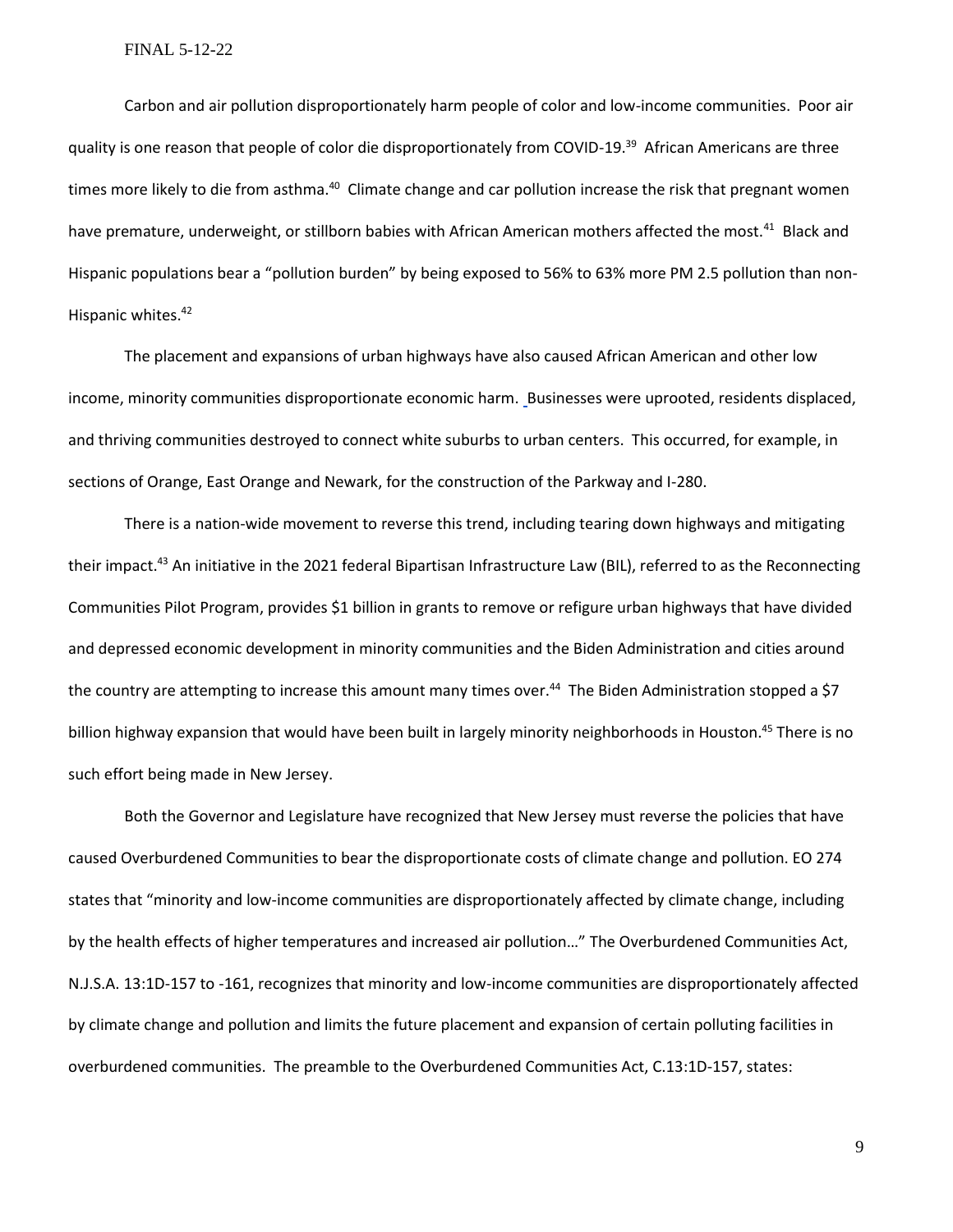The Legislature further finds and declares that no community should bear a disproportionate share of the adverse environmental and public health consequences that accompany the State's economic growth; that the State's overburdened communities must have a meaningful opportunity to participate in any decision to allow in such communities certain types of facilities which, by the nature of their activity, have the potential to increase environmental and public health stressors; and that it is in the public interest for the State, where appropriate, to limit the future placement and expansion of such facilities in overburdened communities.

While the Overburdened Communities Act does not apply to highway projects, even though those

projects can be equally or more harmful than the facilities the law covers, EO 23 directs all Executive Branch

departments and agencies to consider environmental justice in implementing their responsibilities.<sup>46</sup>

NJTA has ignored EO 23 and environmental justice in its plans and decision-making. It has not issued any

rules or regulations, or taken any action we are aware of, to comply with EO 23. Instead, it is doubling down on the

failed policies of the past by expanding highways in urban areas all over the State.

## **F. Highway Widenings Do Not Reduce Traffic Congestion**

Traffic studies and experience universally show that highway widenings, particularly in urban areas, will

only provide temporary, if any, reduction in traffic congestion. Ultimately lane widening results in more driving

and even greater long-term congestion, a phenomenon known as induced demand. Each mile of new highway

lane increases capacity up to 2,850 vehicles/hour.<sup>47</sup>

Induced demand was recognized as early as 1930 but became better known and accepted with the

publication of *The Power Broker*, the legendary biography of Robert Moses, New York's "master builder." Robert

Caro wrote:

During the last two or three years before [the entrance of the United States into World War II], a few planners had...begun to understand that, without a balanced system [of transportation], roads would not only not alleviate transportation congestion but would aggravate it. Watching Moses open the [Triborough Bridge](https://en.wikipedia.org/wiki/Triborough_Bridge) to ease congestion on the [Queensborough Bridge,](https://en.wikipedia.org/wiki/Queensboro_Bridge) open the [Bronx-](https://en.wikipedia.org/wiki/Bronx-Whitestone_Bridge)[Whitestone Bridge](https://en.wikipedia.org/wiki/Bronx-Whitestone_Bridge) to ease congestion on the Triborough Bridge and then watching traffic counts on all three bridges mount until all three were as congested as one had been before, planners could hardly avoid the conclusion that "traffic generation" was no longer a theory but a proven fact: the more highways were built to alleviate congestion, the more automobiles would pour into them and congest them and thus force the building of more highways – which would generate more traffic and become congested in their turn in an ever-widening spiral that contained the most awesome implications for the future of New York and of all urban areas.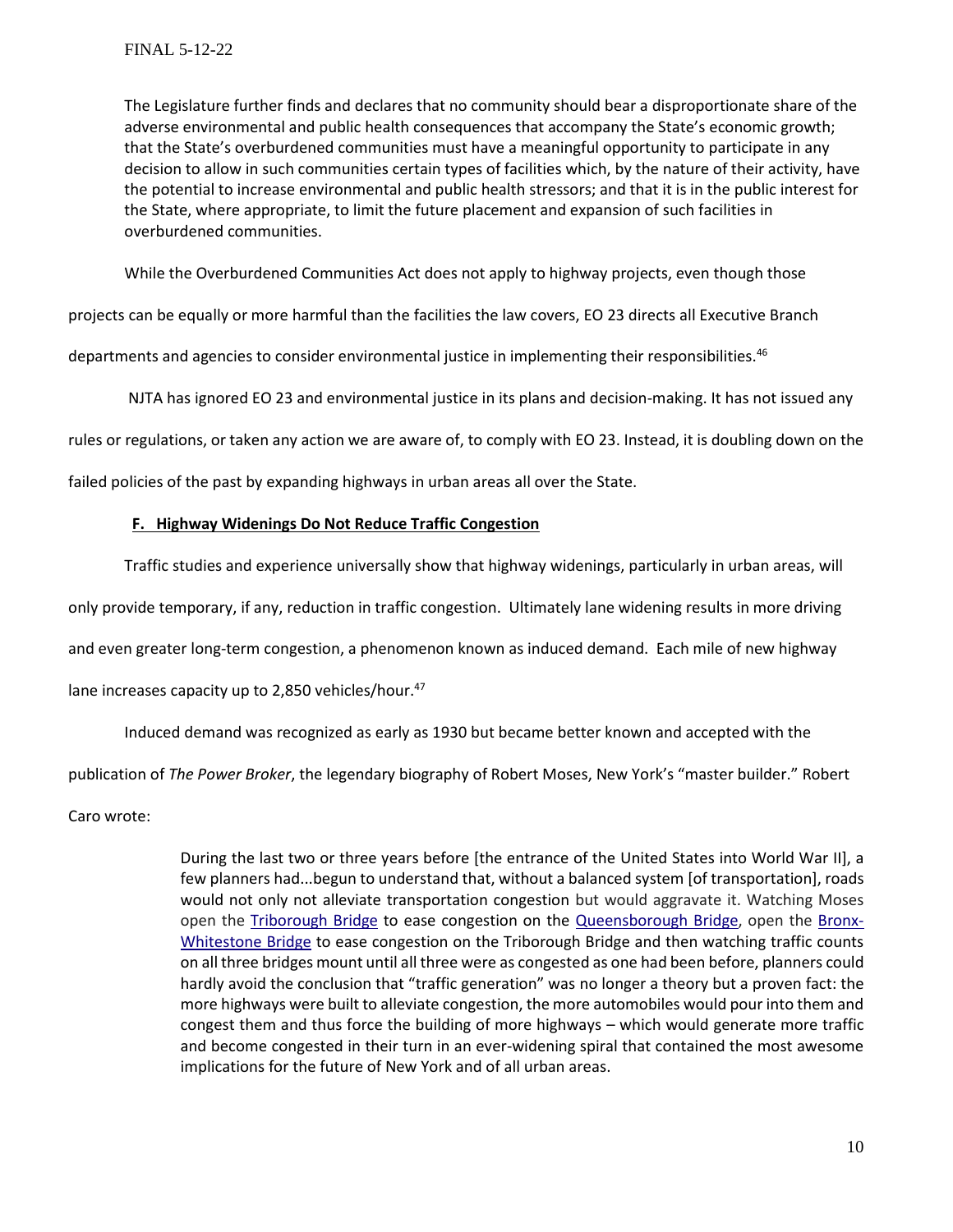After the publication of the *Power Broker* in 1974, Caro's thesis has been verified many times over. Study after study, in country after country, has shown that adding new road capacity does not improve traffic congestion.<sup>48</sup> There are also countless real-world examples of this. Los Angeles' I-405 freeway was completed in 2014 after five years of construction and a cost of [more than](http://media.metro.net/projects_studies/pm/images/pm_october_2013_i405_sepulveda_pass_improvements2.pdf) \$1 billion. The data shows that traffic is moving [slower](http://la.curbed.com/archives/2014/10/405_commutes_now_a_minute_worse_than_before_carpool_lane.php) now on 405 than before the widening.<sup>49</sup> When Texas widened the Katy Freeway in Houston to more than 20 lanes in 2011, the widest in the world, at a cost of \$2.8 billion, congestion returned to previous levels within a few years, and it is now worse. $50$ 

The EPA's Guidebook on Induced Travel concluded studies showing that a 10% increase in highway capacity caused an immediate 3% to 5% increase in VMT in 1 to 2 years and a 5% to 9% increase in VMT over 10 to 20 years.<sup>51</sup> Another report found that between 1993 and 2017, 30,511 new freeway lane-miles of road were built in the largest 100 urbanized areas in the country, an increase in capacity that far outstripped the population growth in those regions over the same time period. Yet traffic delays in those urbanized areas increased by a staggering 144 percent.<sup>52</sup> Trying to cure traffic congestion by adding more capacity is like trying to cure obesity by loosening your belt.

Rocky Mountain Institute ("RMI") is a highly regarded firm dedicated to researching climate change and sustainability issues. NJBPU has hired and relied upon RMI in preparing the 2020 State Energy Master Plan. RMI recently summarized the failed policies of highway expansions:

> [R]oad expansion projects move us in the wrong direction, generating more traffic that increases climate pollution, worsens local air quality, and leads to more road crashes. Vulnerable and frontline communities bear a disproportionate burden from these impacts, including health effects from hazardous air pollutants.<sup>53</sup>

NJTA has not provided any evidence, or given any reason, why its Highway Expansions will produce different results.

## **G. The NJTA's Highway Expansion Plans**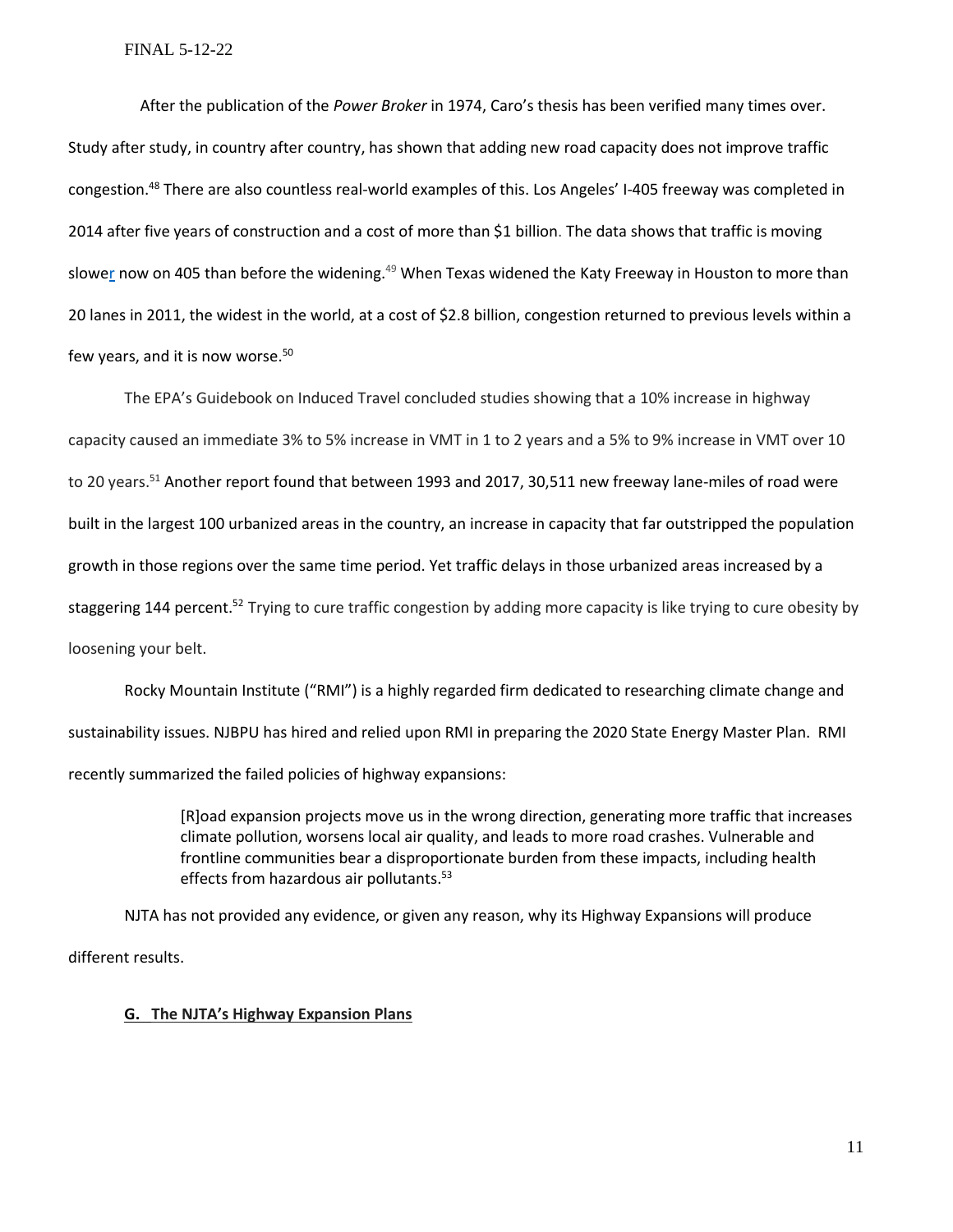NJTA's 2020 \$24 billion capital improvement plan calls for spending more than \$16 billion over ten years to widen the New Jersey Turnpike and Garden State Parkway overwhelmingly in the most urbanized northeastern corner of the state.<sup>54</sup> None of the projects allow for or incorporate a mass transit component.

The costs of highway construction projects, particularly in urban areas, are often understated to hide their true costs. For example, the Big Dig in Boston was originally scheduled to cost \$2.8 billion.<sup>55</sup> The final cost of the project was \$24.3 billion.<sup>56</sup> When the Turnpike expansion from Exits 14 to 14C was first proposed in 2020, the budget was \$4.3 billion. It is now \$4.7 billion and only preliminary design work has started. <sup>57</sup>

There are also health, social, economic, quality-of-life, and opportunity costs imposed by highway widenings. Federal agencies have incorporated the social cost of GHGs in benefit-cost analysis since 2008. On his first day in office, President Biden issued E.O. 13990, directing those costs be updated to reflect the best available science and consider climate risk, environmental justice, and intergenerational equity.<sup>58</sup> That report is expected shortly. NJTA should be using the federal government's calculation of the social costs of carbon in its cost-benefit analyses.

NJTA's capital plan and ten-year strategic plan do not mention GHGs, climate change or social costs of carbon and we are unaware of those matters being addressed anywhere else.<sup>59</sup> Tellingly, there is no one on NJTA's Board or senior staff who has expertise or a background in climate or environmental justice issues, is from an overburdened community or is African American.<sup>60</sup>

## **H. The Jersey City Highway Expansion**

NJTA is currently proceeding with its plan to expand the Turnpike from Exit 14 through Exit 14C, most of which runs through Jersey City.<sup>61</sup>

In a January 7, 2022 letter to the NJTA, Jersey City stated its opposition to the project because i) it will produce additional traffic on city streets as there will not be any capacity change at the Holland Tunnel or its approaches; ii) it will increase pollution and noise; iii) it will not reduce traffic congestion over the long-term due to induced demand; iv) road widening projects are not a sustainable, long-term solution to meet regional travel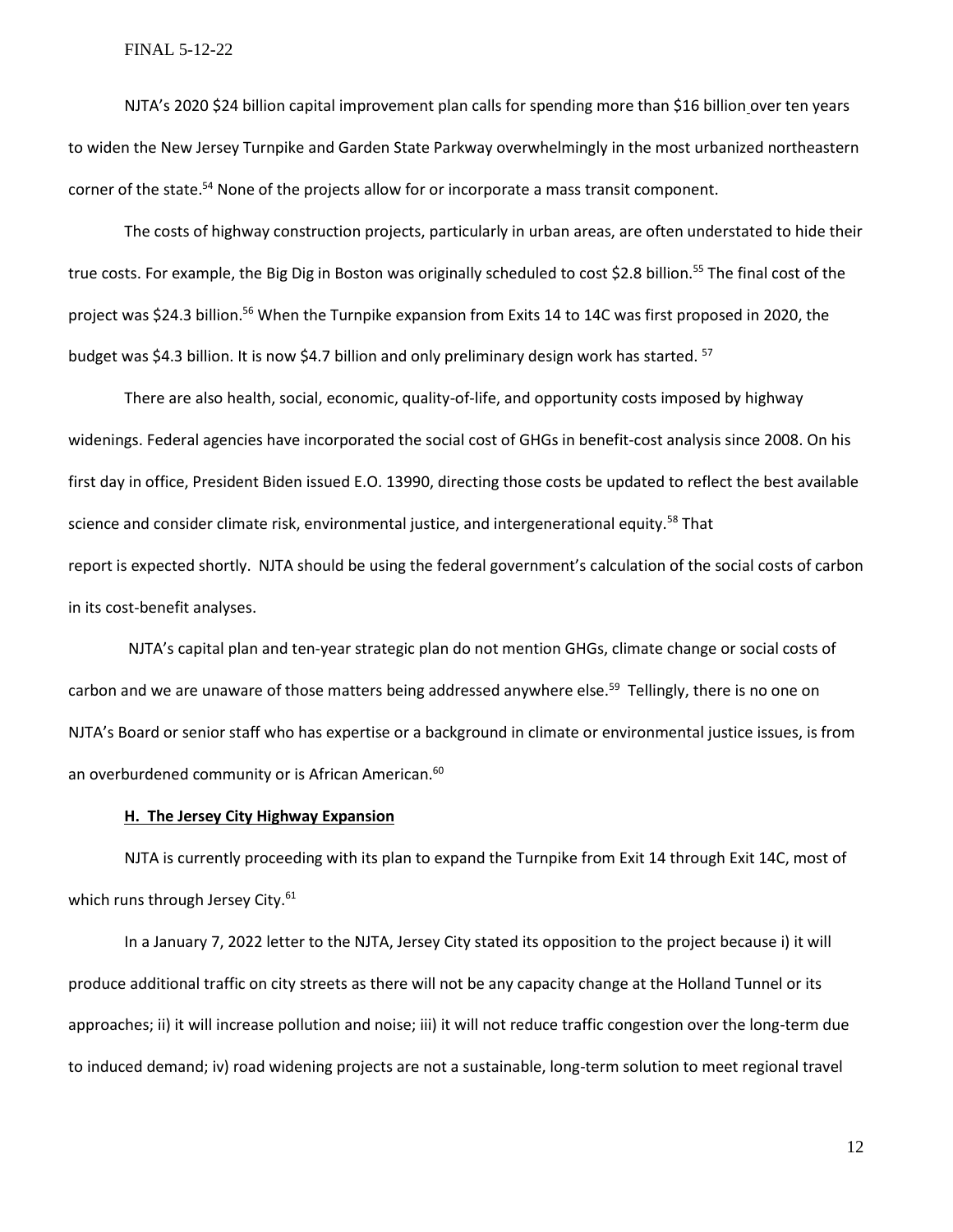needs; and v) it will run counter to state, regional, and local climate goals. Jersey City asked NJTA to consider an alternative that modernizes the Turnpike without expanding it. To the best of our knowledge, NJTA has never addressed these concerns or the concerns of the many citizens who have expressed their opposition to the Project during public hearings.

Meanwhile, as with other expansion projects, NJTA has only provided a cursory explanation for why its Highway Expansion Projects are being proposed and built. For example, the entire description of the \$4.7 billion Jersey City is set forth in two pages of big print with photographs taking up almost half the pages. The entirety of the explanation for spending \$4.7 billion on the Project consists of three words: Safety and Customer Satisfaction. 62

## **I. Federal Policy and Funding**

NJDOT's failure to adopt a carbon reduction strategy conflict with federal policy and will make New Jersey ineligible for grants available under the Infrastructure Investment and Jobs Act, also known as the Bipartisan Infrastructure Law.<sup>63</sup>

On April 21, 2022, USDOT/FHA issued eligibility requirements to participate in a \$6 billion grant program to fund state carbon reduction strategies.<sup>64</sup> By November 15, 2023, states are required to develop a carbon reduction strategy to reduce transportation emissions and identify projects and strategies to reduce these emissions. Each carbon reduction strategy is required to facilitate the use of alternatives to single occupant vehicle trips, including public transportation, bikeways, and walkways.

A wide variety of carbon reduction strategies are eligible for funding, including "certain types of projects to include traffic flow" with one notable exception – they cannot "involve construction of new capacity." Projects to add general-purpose lane capacity for single occupant vehicle use will not be eligible absent analyses demonstrating emissions reductions over the project's lifecycle, the joint USDOT/FHA document notes.

By dedicating the bulk of NJTA's capital funds on highway expansions rather than fix-it-first projects, NJDOT and NJTA are also in direct conflict with federal policy. In December 2021, the Federal Highway Administration issued a memo regarding projects to be funded under the Bipartisan Infrastructure Law, which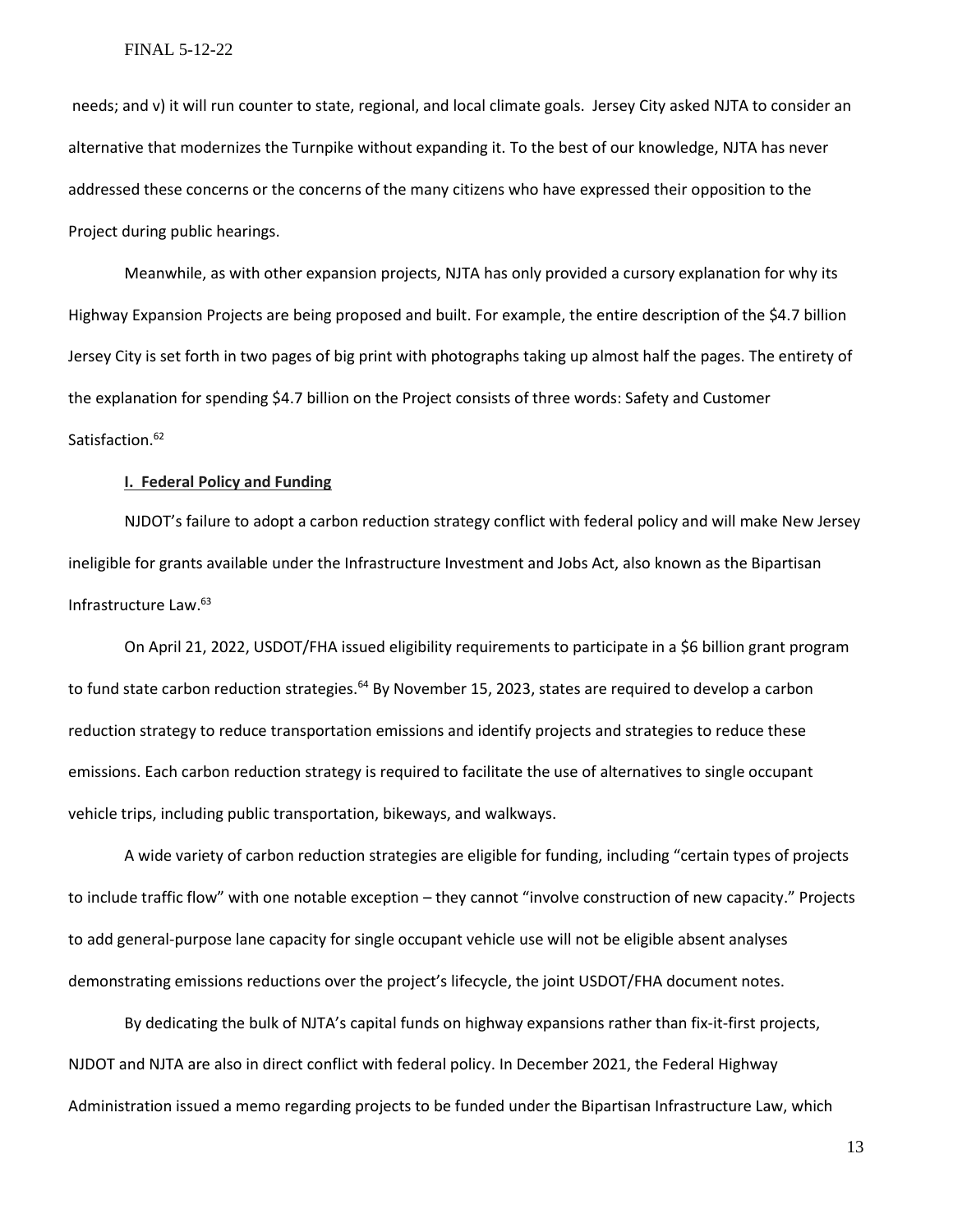prioritized repairing and maintaining "existing transportation infrastructure before making new investments in highway expansions."<sup>65</sup> Anyone riding New Jersey roads and highways knows that they are in obvious need of repair.

Investments are needed in road safety to address the skyrocketing number of vehicular fatalities since the pandemic. From 2020 to 2021, New Jersey vehicular fatalities increased by 19.9%, from 587 to 701. Year to date as of March 24, 2022, fatalities have increased another 9.9%.<sup>66</sup>

#### **J. There are Better Alternatives to Highway Expansions**

There is no shortage of better ways to improve transportation in New Jersey than Highway Expansions, starting with adequately funding improving public transportation. The New Jersey Energy Master Plan (EMP) calls for, among other things, a concerted effort to expand public transportation options and reduce VMT which "will also yield many economy-wide financial and health benefits."<sup>67</sup>

Many crucial projects in New Jersey Transit's five-year and ten-year capital plan are unfunded.<sup>68</sup> Since 1990, more than \$10 billion has been diverted from NJT's Capital Budget to cover NJT operating expenses with \$1.7 billion having been diverted in the last four years.<sup>69</sup> The proposed FY 2023 budget calls for \$362 million to be diverted from NJT's capital account to pay for operating expenses.

NJTA's contributions to NJT have recently increased but have been erratic. It was \$154M in FY 2019 and \$129M in FY 2020 and 2021 as compared to an average of \$295 million in fiscal years 2013-2016. The April 20, 2021 MOU between Treasury and NJTA provides for payments of \$350M in FY 2022; \$746M in FY 2023; \$465M in FY 2024; \$480M in FY 2025; \$495M in FY 2026; \$510M in FY 2027 and \$525M in FY 2028.<sup>70</sup>

Crucial NJT projects are not being funded or are moving at a snail's pace. Electric buses are a prototypical example. NJT did not approve its first order of electric buses until October 2021 $^{71}$  and is finally planning on putting those eight electric buses into service this year.<sup>72</sup> This is years after other public transit systems have done so. For example, Los Angeles ordered 155 electric buses in 2020 as part of its plan to fully electrify its fleet by 2028.<sup>73</sup> In 2021, Los Angeles phased out all of its fossil-fuel run buses on its popular G Line and replaced them with 40 zero-emissions electric buses.<sup>74</sup> California has in total 1,400 electric buses in use or on order.<sup>75</sup>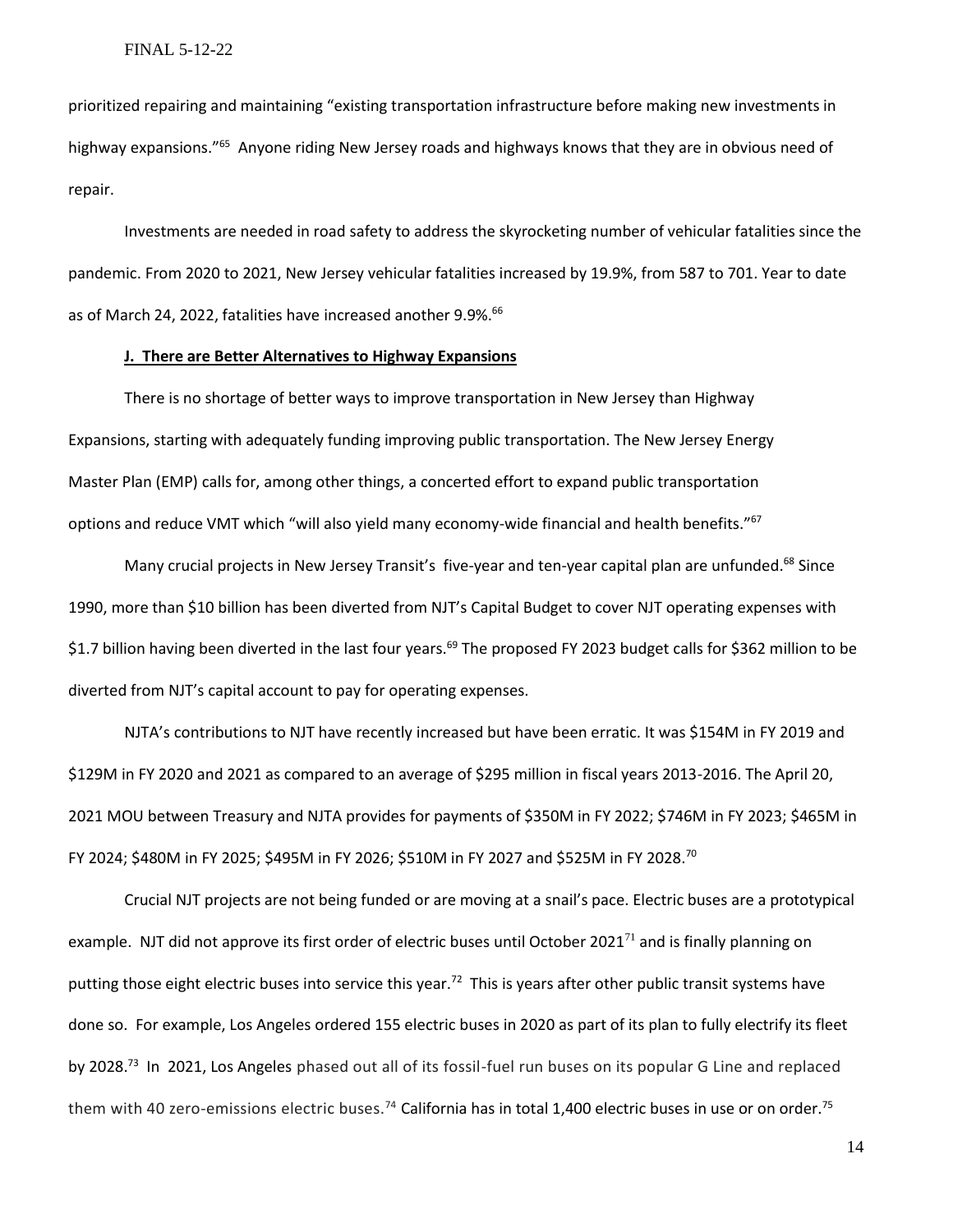Transit systems with fewer riders than NJT are using and purchasing far more electric buses than NJT. King County Metro (Seattle) first started using and testing electric buses in 2016; it leased ten more electric buses in 2018-19 and ordered 40 more electric buses in 2021.<sup>76</sup> Austin, Texas ordered 197 electric buses in 2021.<sup>77</sup> Denver has 36 electric buses in use.<sup>78</sup> ((At the May 2022 Senate and Assembly Budget Committees on the FY23 budget, NJT CEO Kevin Corbett attempted to justify the slow pace of NJT's electric bus roll out by citing three instances of cities running into hiccups with electric buses – Albuquerque, Minneapolis and Philadelphia – without noting that all these cities are moving ahead with electric bus rollouts and all the successful introductions of electric busesThe slow pace of NJT's bus electrification program will almost certainly put it in violation of the omnibus EV bill (S2252/A4819), which mandates that NJT electrify 10% of its bus fleet purchases by December 2024.

A recent Star-Ledger editorial correctly summarizes the situation this way:

Once again, Murphy is stitching together a \$2.75 billion budget that includes another massive raid of the capital budget, which compromises crucial infrastructure projects. This abysmal habit of shifting seed money into operations has cost the agency about \$10 billion in potential investments over the last few decades, which is a good reason why NJ Transit still has no electric buses, why its light rail projects have stalled, and why its rail passengers still bounce inside those creaky, 40-year-old Arrows.<sup>79</sup>

Besides for reducing GHGs, VMT and traffic congestion, funding public transportation projects creates

more jobs and economic growth than highway expansions.

A Rutgers report submitted with NJT's capital plans details how, if fully funded, the 5-year plan "would generate significant direct and spillover impacts within the New Jersey economy creating jobs and economic activity throughout the state." Project spending in the first five years would generate an estimated \$13.3 billion in economic output in the state, supporting 60,000 direct, indirect, and induced jobs and providing \$3.7 billion in employee compensation. The 10-year capital plan would generate \$54.9 billion in economic output in New Jersey, 245,000 jobs and \$15 billion in employee compensation.<sup>80</sup>

In contrast to the Rutgers NJT study, NJTA has not provided any analysis showing that the highway

expansions would produce economic growth other than in one-time construction jobs.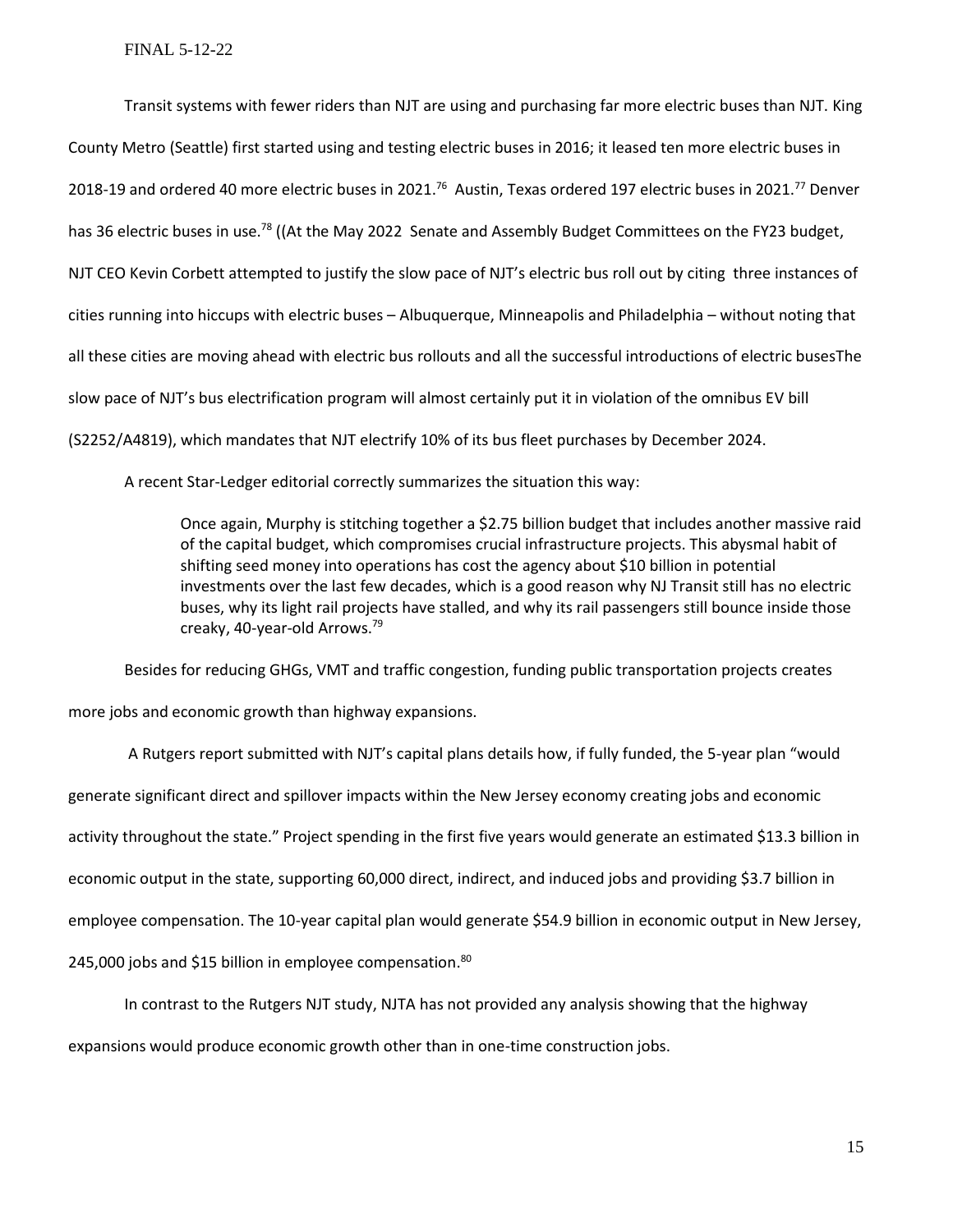Other research shows that public transportation projects produce even more jobs and economic growth. One study found that each \$1 billion invested in public transportation produces \$5 billion in GDP growth and 49,000 jobs.<sup>81</sup> Public transportation projects generally generate 31% more jobs/dollar spent than expanding highways.<sup>82</sup> Those jobs would particularly benefit low-income families and essential workers, providing them with increased access to jobs and allowing them to spend less on housing and transportation as a percentage of their income.<sup>83</sup>

The population of Hudson County grew 14.3% between 2010 and 2020, making it the fastest growing county in New Jersey.<sup>84</sup> That growth was fueled by public transportation, not highways. Harrison's population has grown 99% from 2010 to 2022<sup>85</sup>, a direct result of the PATH station located there.<sup>86</sup> Bayonne was one of the fastest growing municipalities in New Jersey between 2010 and 2020 as a direct result of the Hudson-Bergen Light Rail line.<sup>87</sup> Hoboken's explosive growth is due in substantial part to its "easy access to public transportation."<sup>88</sup>

Road repair, which must be prioritized over highway expansion, is also being underfunded. 36% of the state's highways are deficient (rough and/or distressed), 529 bridges are structurally deficient and 2,367 need repairs. The price tag for unfunded fix-it-first projects is more than \$10 billion -- at least \$8.6 billion for bridges and \$679 million for just the top 500 state road projects over the next few years, which doesn't even include needed repairs to the far larger network of local and county roads.<sup>89</sup>

#### **K. Actions By Other States**

Numerous other States are taking actions consistent with the rules proposed here. In December 2021, Colorado's DOT adopted climate change regulations that are aimed to redirect funding away from highway expansions and toward projects that cut vehicle pollution, such as buses and bike lanes. Under the new rules, local governments must estimate GHGs expected from future road projects, factoring in induced traffic with a long and short term VMT analysis. Those plans will have to adhere to an overall emissions budget. If localities want to expand highways, they need to offset the extra emissions with cleaner projects, such as public transit, bicycle trails, electric-vehicle chargers, car-pooling or land-use changes that help limit suburban sprawl.<sup>90</sup>

Colorado's DOT rules should be a model for NJTA to build on.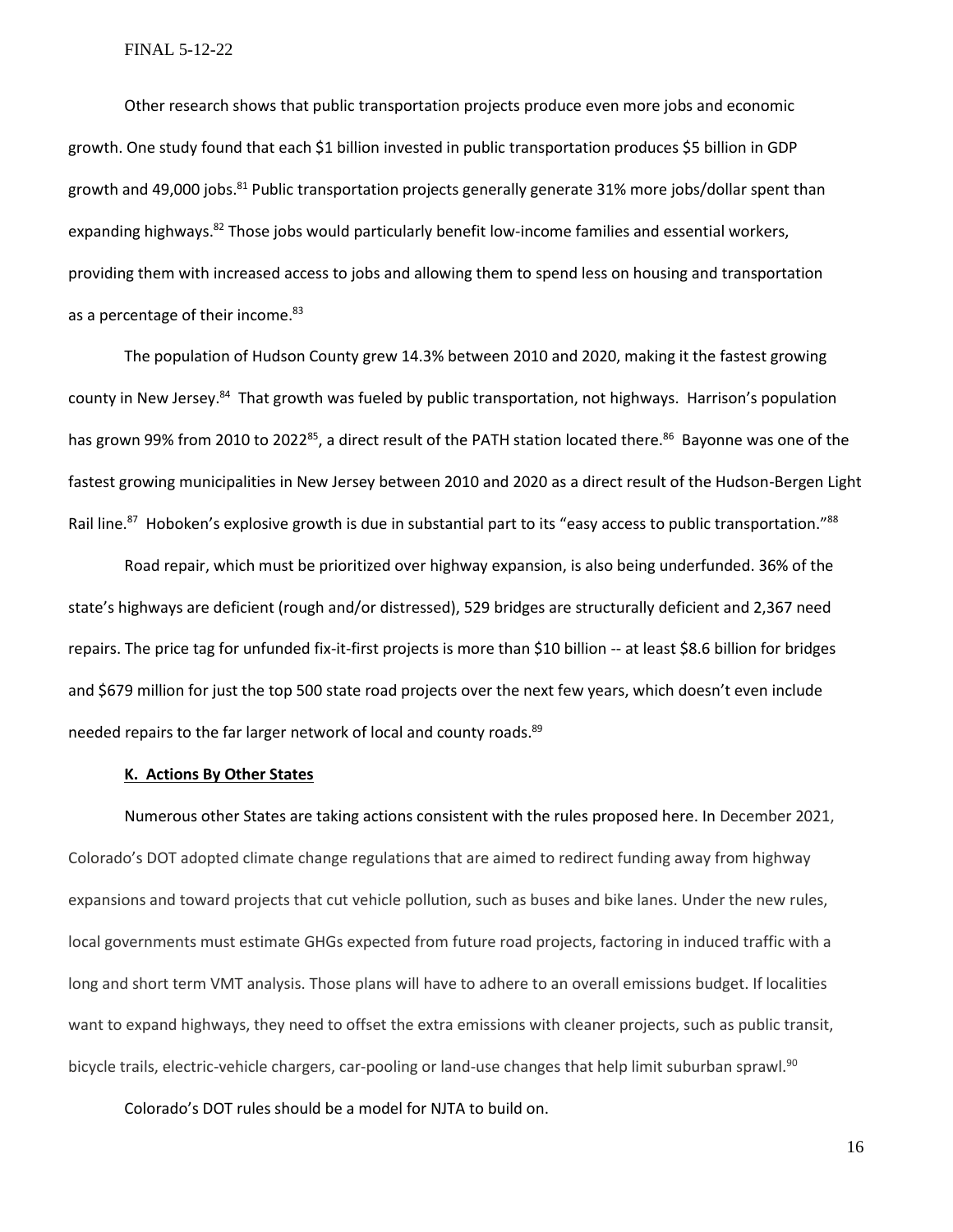In March 2020, Oregon's Governor issued Executive Order 20-04, which, similar to EO 274, calls for Oregon to reduce GHG emissions to at least 45 percent below 1990 emissions levels by 2035 and directed state agencies to take action to meet this goal.<sup>91</sup> Oregon's DOT then adopted a five-year Climate Action Plan to address the impacts of climate change and extreme weather on the transportation system in Oregon, which includes actions to reduce GHGs from transportation, improve climate justice and make the transportation system more resilient to extreme weather events.<sup>92</sup> Oregon considers GHGs when deciding what projects to fund at each stage of the development of a project.<sup>93</sup>

California prioritizes emissions reductions as part of the state's transportation plan.<sup>94</sup> The state will now measure induced traffic during environmental reviews of new highways and plans to prioritize funding toward fixing existing roads rather than building new ones. Last year, officials halted a plan to widen the 710 freeway, which carries truck traffic from the port of Long Beach, over concerns that it would displace residents in lowincome neighborhoods and worsen air pollution.<sup>95</sup>

Washington's DOT regulations require an EIS to be completed prior to the approval of the location or design of a project.<sup>96</sup> Those regulations also require all environmental, social and economic effects be considered in all its actions.<sup>97</sup>

In Virginia, transportation planners were considering whether to alleviate traffic jams on I-95 between Fredericksburg and Washington by adding two extra lanes at a cost of \$12.5 billion. Ultimately, understanding the first law of traffic congestion, that adding lane capacity results in induced demand and does little if anything to solve congestion, Virginia decided to instead spend \$3.7 billion to expand commuter rail service.<sup>98</sup>

Oregon, Massachusetts and Washington all have policies to create walkable, bikeable neighborhoods, well connected by affordable, frequent transit.<sup>99</sup>

## E**L. The Need and Requirement for Meaningful Public Input**

Executive Order 172 requires NJTA: (1) to provide adequate public notice of proposed Projects; (2) to present its plans in a public forum which allows those affected to adequately voice their opinions,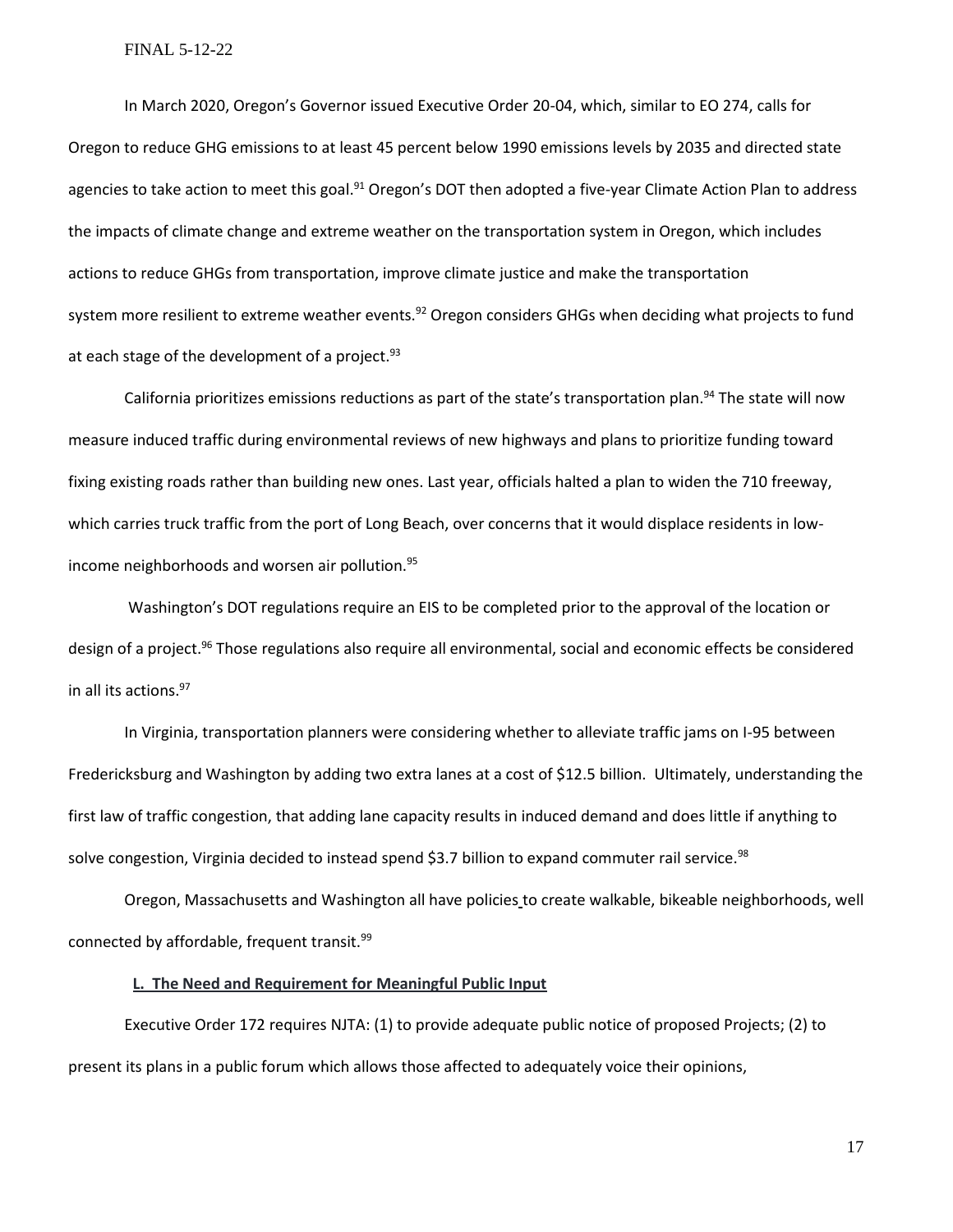recommendations, and suggestions in a timely manner; and (3) to evaluate and respond to all public comments as an integral part of the project development process.<sup>100</sup>

NJTA has not lived up to the letter or spirit of EO 172 or adopted any rules to implement them. Instead, NJTA has bulldozed its highway expansion plans without any meaningful public input. It adopted its 2020 capital plan in March 2020 at the outset of the pandemic and without the opportunity for any meaningful public input..

#### **M. The Demanded Actions**

Addressing climate change should be a critical, if not determinative, factor in all transportation policy and planning. NJTA must begin implementing EO 274, EO 23 and EO172 by adopting the following rules.

NJDOT must implement a state-wide carbon reduction plan and rule to implement EO 274, reduce GHGs in the State's transportation sector, and to enable the State to achieve its 50 x 30 Goal. That plan should include, at a minimum, requiring any Highway Expansions to pass a climate impact test showing that the Project does not conflict with the 50 x 30 Goal. Before commencing any Highway Expansion Project, NJTA should also require a cost-benefit analysis. With respect to benefits, the analysis must include a traffic study, which considers whether the Project would increase or decrease traffic congestion and VMT, both long-term and short-term, and the economic benefits of the project. With respect to costs, the analysis must: (1) make realistic projections of increased construction costs over the life of the project; (2) calculate the social, environmental, economic and health costs of carbon and other pollution; and (3) calculate the lost opportunity costs of not using the funds for alternatives to road expansions such as public transportation, repair projects, bikeways and walkways. NJTA should be using the federal government's calculation of the social costs of carbon in its cost-benefit analysis.

NJTA must implement EO 23 by adopting rules that prioritize environmental justice in all its plans decision-making. It should reject any projects that disproportionately harm Overburdened Communities. NJTA's rules should be consistent with the national movement to remove, not expand, urban highways that have devastated minority communities.

Finally, NJTA should adopt rules that implement EO 172 by providing public input at all stages of the project, but particularly the beginning. Prior to spending time and money on preliminary designs and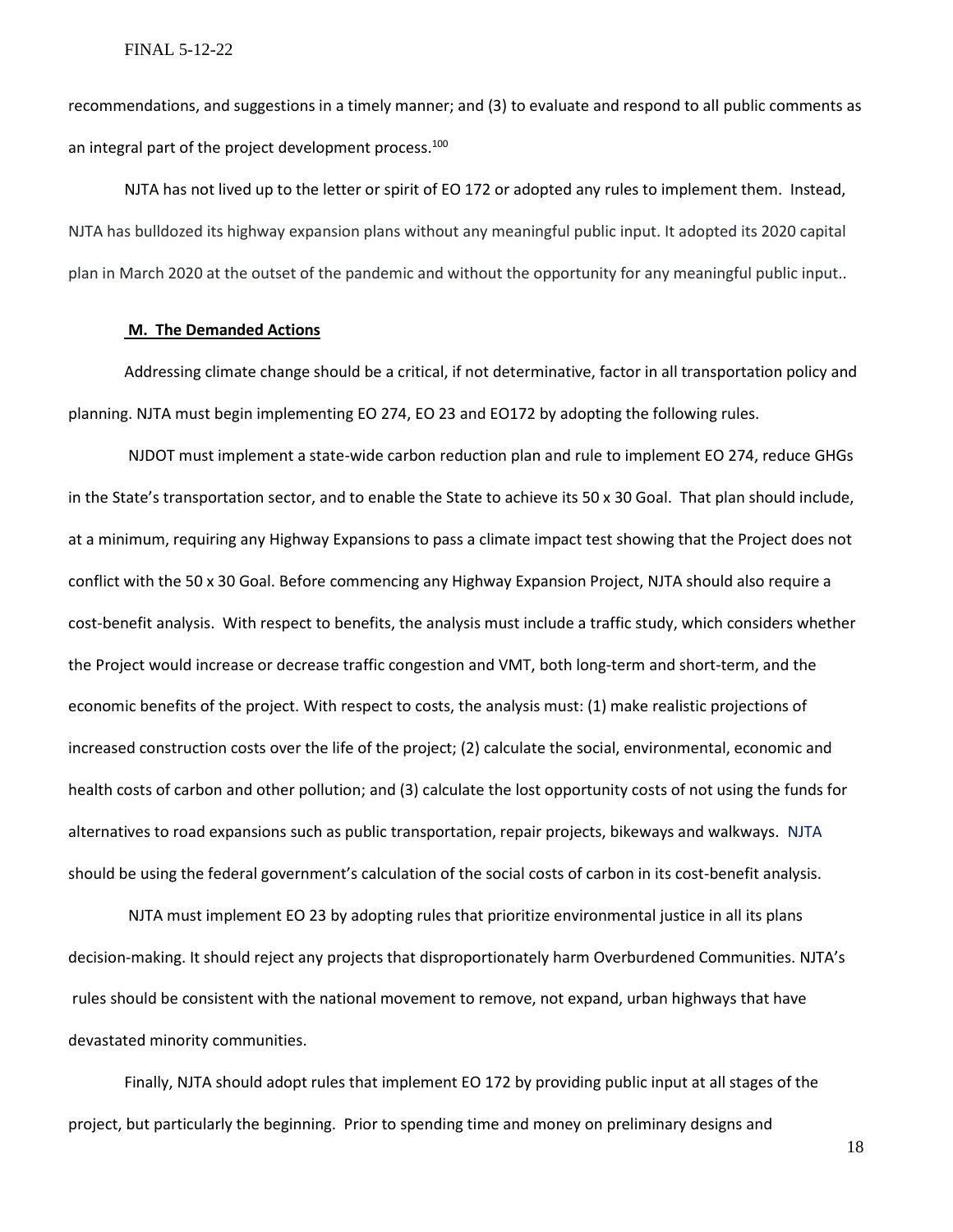environmental review, at a cost of hundreds of millions of dollars, NJTA should first provide for public review,

comment and input, its cost-benefit analysis showing that a Project even makes conceptual sense.

Dated: May 12, 2022

Johnreichmanlaw LLC

## By:s\ John H. Reichman

John H. Reichman 56 Oakwood Avenue Montclair, NJ 07043 [john@johnreichmanlaw.com](mailto:john@johnreichmanlaw.com) (917) 626-8025

On behalf of Petitioners EmpowerNJ, c/o Johnreichmanlaw

BlueWaveNJ, 41 Watchung Plaza, #332 Montclair, NJ 07042

Clean Water Action 198 Brighton Avenue Long Branch, NJ 07740

Delaware Riverkeeper Network 925 Canal St. Suite 3701 Bristol, PA 19007

Don't Gas the Meadowlands Coalition 21Winfield Drive Parsippany, NJ 07054

Environment New Jersey 104 Bayard Street, Fl. 6 New Brunswick, NJ 08901

Food & Water Watch 100 Bayard St. New Brunswick NJ 08901

New Jersey Sierra Club 145 W. Hanover St. Trenton NJ 08618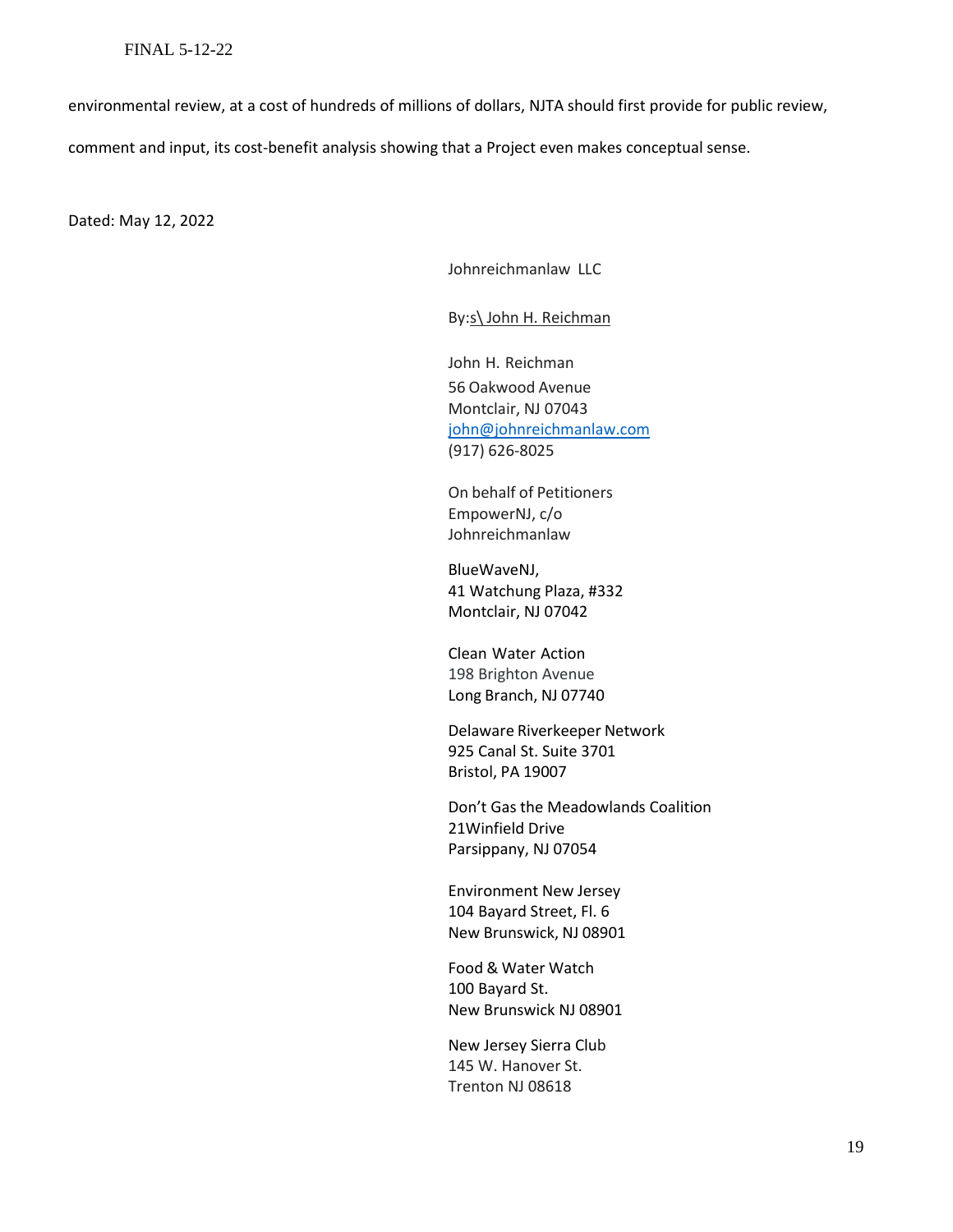# **SOURCES AND ENDNOTES**

- <sup>1</sup> <https://nj.gov/infobank/eo/056murphy/pdf/EO-274.pdf>
- <sup>2</sup> Energy Master Plan ("EMP") at 12, 40; [https://nj.gov/emp/docs/pdf/2020\\_NJBPU\\_EMP.pdf](https://nj.gov/emp/docs/pdf/2020_NJBPU_EMP.pdf)
- <sup>3</sup> [https://www.njta.com/media/5124/njta-stratplan\\_public-v29.pdf](https://www.njta.com/media/5124/njta-stratplan_public-v29.pdf)
- <sup>4</sup> [https://www.njta.com/media/5832/2020\\_njtalongrangecapitalplan\\_v1-as-approved-may-2020.pdf](https://www.njta.com/media/5832/2020_njtalongrangecapitalplan_v1-as-approved-may-2020.pdf)

<sup>5</sup> N.J.A.C. 19:9

- <sup>6</sup> [https://www.njta.com](https://www.njta.com/)
- <sup>7</sup> https://www.njta.com/media/5832/2020 njtalongrangecapitalplan\_v1-as-approved-may-2020.pdf
- <sup>8</sup> [https://www.fhwa.dot.gov/environment/sustainability/energy/policy/crp\\_guidance.pdf](https://www.fhwa.dot.gov/environment/sustainability/energy/policy/crp_guidance.pdf)
- <sup>9</sup> <https://nj.gov/infobank/eo/056murphy/pdf/EO-23.pdf>
- <sup>10</sup> <https://dspace.njstatelib.org/bitstream/handle/10929/50312/eo157-184.pdf?sequence=1&isAllowed=y>
- <sup>11</sup> <https://www.georgetownclimate.org/articles/federal-infrastructure-investment-analysis.html>

<sup>12</sup> Duranton, Gilles, and Matthew A. Turner. 2011. "The Fundamental Law of Road Congestion: Evidence from US Cities." *American Economic Review*, 101 (6): 2616-52. <https://www.aeaweb.org/articles?id=10.1257/aer.101.6.2616>

<sup>13</sup> [https://www.nj.com/news/2022/01/opposition-mounts-to-47b-plan-to-widen-the-highway-to-the-holland](https://www.nj.com/news/2022/01/opposition-mounts-to-47b-plan-to-widen-the-highway-to-the-holland-tunnel.html)[tunnel.html](https://www.nj.com/news/2022/01/opposition-mounts-to-47b-plan-to-widen-the-highway-to-the-holland-tunnel.html)

<sup>14</sup> Harvard T.H. Chan School of Public Health **hsph.harvard.edu/news/hsph-in-the-news/air-pollution-linked-with**higher-COVID-19-death rates/. See also "New Research Links Air Pollution to Higher Coronavirus Death Rates," New York Times (4/7/2020)

15 Adam Mann, *What's Up With That: Building Bigger Roads Actually Makes Traffic Worse,* WIRED, June 17, 2014, [https://www.wired.com/2014/06/wuwt-traffic-induced-demand.](https://www.wired.com/2014/06/wuwt-traffic-induced-demand)

Lewis M. Fulton et al., *A Statistical Analysis of Induced Travel Effects in the U.S. Mid-Atlantic Region*, J. TRANSP. & STAT. 2 (2000).

The EPA's Guidebook on Induced Travel concluded studies showing that a 10% increase in highway capacity caused an immediate 3% to 5% increase in VMT in 1 to 2 years and a 5% to 9% increase in VMT over 10 to 20 years.

<sup>16</sup> [https://www.fhwa.dot.gov/bipartisan-infrastructure-law/building\\_a\\_better\\_america-policy\\_framework.cfm;](https://www.fhwa.dot.gov/bipartisan-infrastructure-law/building_a_better_america-policy_framework.cfm) [https://www.investing.com/news/economy/usdot-recognizes-states-role-in-highway-spending-decisions](https://www.investing.com/news/economy/usdot-recognizes-states-role-in-highway-spending-decisions-buttigieg-2775383)[buttigieg-2775383](https://www.investing.com/news/economy/usdot-recognizes-states-role-in-highway-spending-decisions-buttigieg-2775383)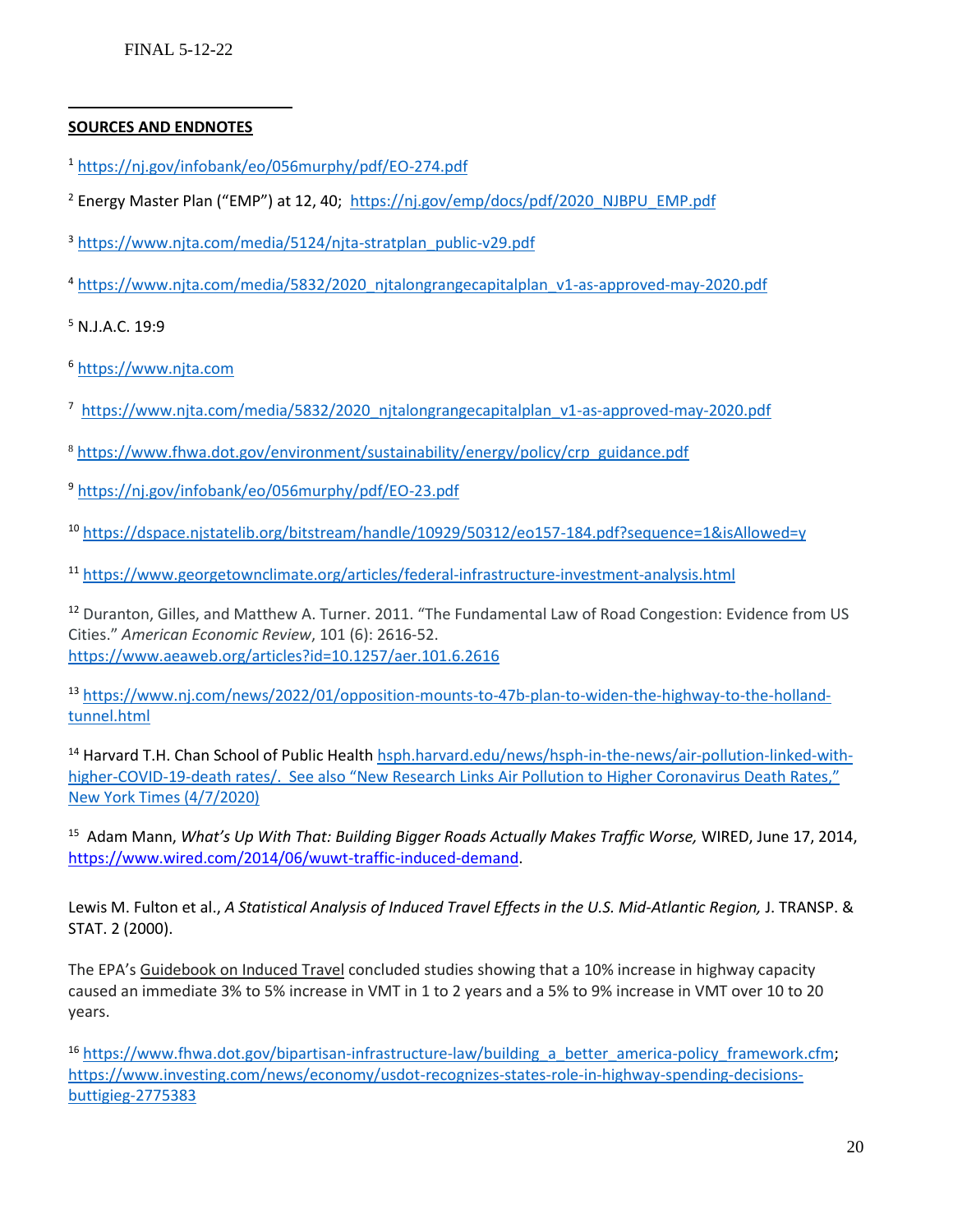<sup>17</sup> "Economic Impact of NJ Transit's Five Year Capital Plan." Rutgers Center for Advanced Information and Transportation (June 5, 2020) [www.njtplans.com;](http://www.njtplans.com/) [https://www.apta.com/wp-content/uploads/APTA-Economic-](https://www.apta.com/wp-content/uploads/APTA-Economic-Impact-Public-Transit-2020.pdf)[Impact-Public-Transit-2020.pdf;](https://www.apta.com/wp-content/uploads/APTA-Economic-Impact-Public-Transit-2020.pdf) [https://smartgrowthamerica.org/new-report-reveals-smart-transportation](https://smartgrowthamerica.org/new-report-reveals-smart-transportation-spending-creates-jobs-grows-the-economy/)[spending-creates-jobs-grows-the-economy/](https://smartgrowthamerica.org/new-report-reveals-smart-transportation-spending-creates-jobs-grows-the-economy/)

<sup>18</sup> EMP at 11-12; https://nj.gov/emp/docs/pdf/2020\_NJBPU\_EMP.pdf

<sup>19</sup> Sixth Assessment Report of the Intergovernmental Panel on Climate Change, Climate Change 2022 Impacts, Adaptation and Vulnerability (hereinafter, "IPCC6") at SPM-26-27 (emphasis added)<sup>19</sup>, available at *https://report.ipcc.ch/ar6wg3/pdf/IPCC\_AR6\_WGIII\_FinalDraft\_Chapter10.pdf*[https://report.ipcc.ch/ar6wg2/pdf/I](https://report.ipcc.ch/ar6wg2/pdf/IPCC_AR6_WGII_FinalDraft_FullReport.pdf) [PCC\\_AR6\\_WGII\\_FinalDraft\\_FullReport.pdf](https://report.ipcc.ch/ar6wg2/pdf/IPCC_AR6_WGII_FinalDraft_FullReport.pdf)

<sup>20</sup> https://www.georgetownclimate.org/articles/federal-infrastructure-investment-analysis.html

<sup>21</sup> EMP at 78; [https://nj.gov/emp/docs/pdf/2020\\_NJBPU\\_EMP.pdf](https://nj.gov/emp/docs/pdf/2020_NJBPU_EMP.pdf)

 $22$  Id.

23 [.https://graphics.reuters.com/AUTOS-ELECTRIC/USA/mopanyqxwva/](https://graphics.reuters.com/AUTOS-ELECTRIC/USA/mopanyqxwva/)

<sup>24</sup> <https://www.epa.gov/system/files/documents/2022-04/us-ghg-inventory-2022-main-text.pdf>

<sup>25</sup> [https://www.energy.gov/articles/doe-projects-zero-emissions-medium-and-heavy-duty-electric-trucks-will-be](https://www.energy.gov/articles/doe-projects-zero-emissions-medium-and-heavy-duty-electric-trucks-will-be-cheaper-diesel)[cheaper-diesel](https://www.energy.gov/articles/doe-projects-zero-emissions-medium-and-heavy-duty-electric-trucks-will-be-cheaper-diesel)

<sup>26</sup> <https://www.epa.gov/pm-pollution/particulate-matter-pm-basics>

<sup>27</sup> [https://www.nrdc.org/stories/air-pollution-everything-you-](https://www.nrdc.org/stories/air-pollution-everything-you-need-know) [need-know.](https://www.nrdc.org/stories/air-pollution-everything-you-need-know)

<sup>28</sup> EMP at 59; [https://nj.gov/emp/docs/pdf/2020\\_NJBPU\\_EMP.pdf](https://nj.gov/emp/docs/pdf/2020_NJBPU_EMP.pdf)

<sup>29</sup> [https://www.epa.gov/pm-pollution/particulate-matter-pm-basics;](https://www.epa.gov/pm-pollution/particulate-matter-pm-basics) [https://www.nrdc.org/stories/fossil-fuel-air](https://www.nrdc.org/stories/fossil-fuel-air-pollution-kills-one-five-people)[pollution-kills-one-five-people;](https://www.nrdc.org/stories/fossil-fuel-air-pollution-kills-one-five-people) Vohra, K., Vodonos, A., Schwartz, J., Marais, E.A., Sulprizio, M.P., Mickley ,L.J., *Global mortality from outdoor fine particle pollution generated by fossil fuel combustion: Results from GEOS-Chem, Environmental Research*[, https://doi.org/10.1016/j.envres.2021.110754.](https://doi.org/10.1016/j.envres.2021.110754)

<sup>30</sup> See New Jersey Department of Health, "Asthma in New Jersey," *at*  [https://www.nj.gov/health/fhs/chronic/asthma/in-nj/.](https://www.nj.gov/health/fhs/chronic/asthma/in-nj/)

<sup>31</sup> <https://www.lung.org/research/sota/city-rankings/states/new-jersey>

32 [https://www.hsph.harvard.edu/c-change/news/fossil-fuel-air-pollution-responsible-for-1-in-5-deaths](https://www.hsph.harvard.edu/c-change/news/fossil-fuel-air-pollution-responsible-for-1-in-5-deaths-worldwide/)[worldwide/](https://www.hsph.harvard.edu/c-change/news/fossil-fuel-air-pollution-responsible-for-1-in-5-deaths-worldwide/)

33 [https://www.nrdc.org/stories/fossil-fuel-air-pollution-kills-one-five-people;](https://www.nrdc.org/stories/fossil-fuel-air-pollution-kills-one-five-people) Vohra, K., Vodonos, A., Schwartz, J., Marais, E.A., Sulprizio, M.P., Mickley ,L.J., *Global mortality from outdoor fine particle pollution generated by fossil fuel combustion: Results from GEOS- Chem, Environmental Research*, <https://doi.org/10.1016/j.envres.2021.110754>

<sup>34</sup> <https://www.epa.gov/mobile-source-pollution/how-mobile-source-pollution-affects-your-health>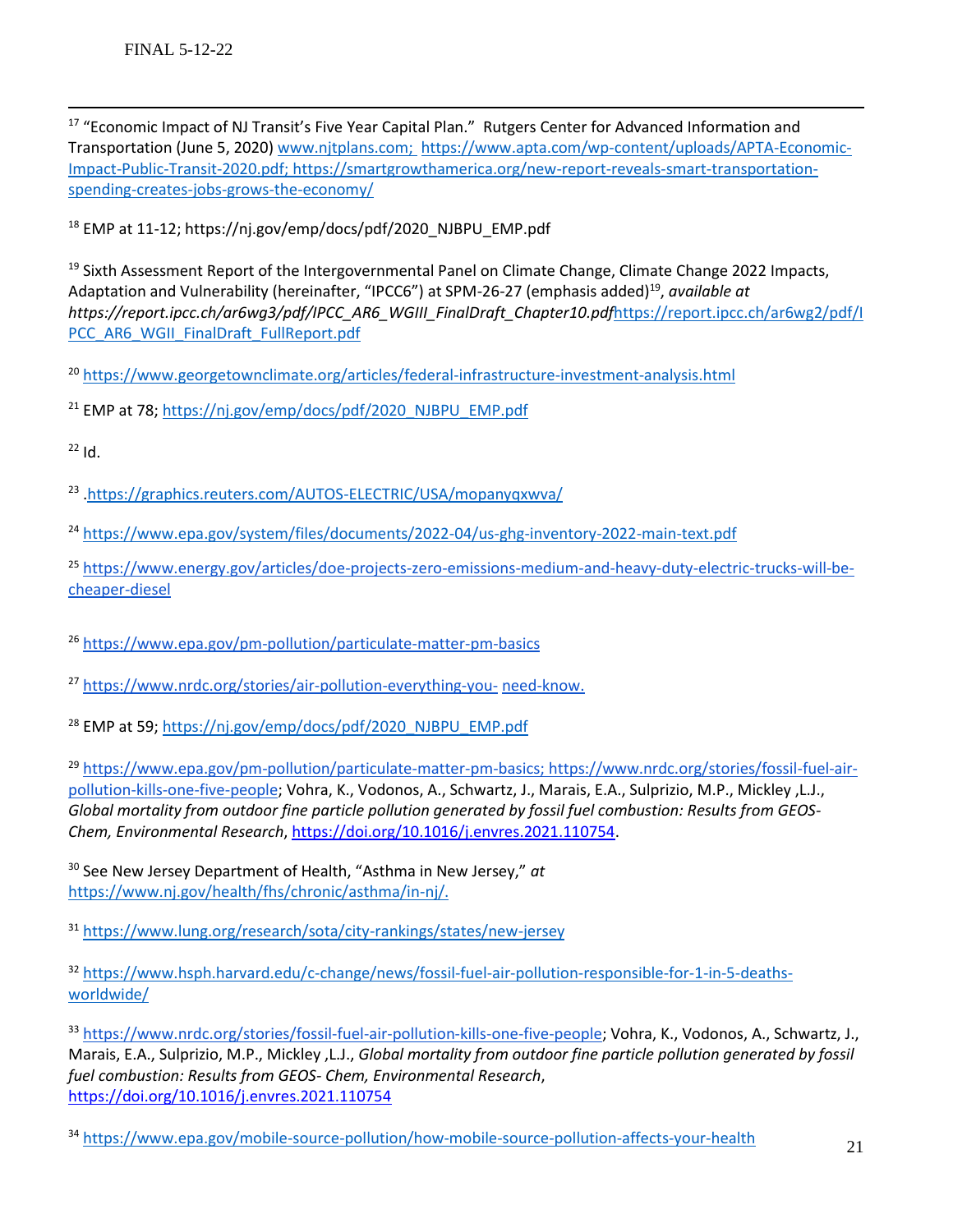<sup>35</sup> <https://www.lung.org/research/sota/city-rankings>

<sup>36</sup> Id.

<sup>37</sup> EMP at 59; U.S. EPA, Green Book, Current Nonattainment counties for All Criteria Pollutants (NJ), *at* [https://www3.epa.gov/airquality/greenbook/ancl.html#NJ;](https://www3.epa.gov/airquality/greenbook/ancl.html#NJ) U.S. EPA New Jersey 8-hour Ozone Nonattainment Areas (2008 Standard), *at* https://www3.epa.gov/airquality/greenbook/map/nj8\_2008.pdf; U.S. EPA New Jersey 8-hour Ozone Nonattainment Areas (2015 Standard), *at [h](https://www3.epa.gov/airquality/greenbook/map/nj8_2015.pdf)*[ttps://www3.epa.gov/airquality/greenbook/map/nj8\\_2015.pdf](https://www3.epa.gov/airquality/greenbook/map/nj8_2015.pdf)

<sup>38</sup> <https://www.lung.org/research/sota/city-rankings>

<sup>39</sup> Harvard T.H. Chan School of Public Healt[h hsph.harvard.edu/](http://www.hsph.harvard.edu/)news/hsph-in-the-news/air-pollution-linked-withhigher-COVID-19-death rates/. See also "New Research Links Air Pollution to Higher Coronavirus Death Rates," New York Times (4/7/2020)

<sup>40</sup> "Asthma Facts." Asthma and Allergy Foundation (May 2016). [www.aafa.org/asthma-facts/.](http://www.aafa.org/asthma-facts/)

<sup>41</sup> "Climate Change Tied to Pregnancy Risks, Affecting Black Lives Most," New York Times (6/18/2020) [www.nytimes.com](http://www.nytimes.com/)

<sup>42</sup> Christopher W. Tessum, Joshua S. Apte, Andrew L. Goodkind, Nicholas Z. Muller, Kimberley A. Mullins, David A. Paolella, Stephen Polasky, Nathaniel P. Springer, Sumil K. Thakrar, Julian D. Marshall, and Jason D. Hill. *Inequity in consumption of goods and services adds to racial–ethnic disparities in air pollution exposure*. *Proceedings of the National Academy of Sciences*, March 11, 2019; DOI: [10.1073/pnas.1818859116](http://dx.doi.org/10.1073/pnas.1818859116)

<sup>43</sup> <https://www.nytimes.com/interactive/2021/05/27/climate/us-cities-highway-removal.html>

<sup>44</sup> [https://www.fastcompany.com/90665038/the-senate-infrastructure-bill-includes-1-billion-to-address](https://www.fastcompany.com/90665038/the-senate-infrastructure-bill-includes-1-billion-to-address-devastation-caused-by-freeways-experts-say-its-not-enough)[devastation-caused-by-freeways-experts-say-its-not-enough](https://www.fastcompany.com/90665038/the-senate-infrastructure-bill-includes-1-billion-to-address-devastation-caused-by-freeways-experts-say-its-not-enough)

<sup>45</sup> <https://www.politico.com/news/2021/04/01/dot-texas-highway-equity-478864>

<sup>46</sup> <https://nj.gov/infobank/eo/056murphy/pdf/EO-23.pdf>

<sup>47</sup> "Traffic Data Computation Method Pocket Guide,":USDOT. (August 2018). https://www.fhwa.dot.gov/policyinformation/pubs/pl18027\_traffic\_data\_pocket\_guide.pdf

48 [https://en.wikipedia.org/wiki/Induced\\_demand](https://en.wikipedia.org/wiki/Induced_demand)

<sup>49</sup> [https://www.vox.com/2014/10/23/6994159/traffic-roads-induced-demand.](https://www.vox.com/2014/10/23/6994159/traffic-roads-induced-demand)

<sup>50</sup> <https://cityobservatory.org/reducing-congestion-katy-didnt/>

<sup>51</sup>[https://nepis.epa.gov/Exe/ZyNET.exe/94004L98.txt?ZyActionD=ZyDocument&Client=EPA&Index=2016%20Thru](https://nepis.epa.gov/Exe/ZyNET.exe/94004L98.txt?ZyActionD=ZyDocument&Client=EPA&Index=2016%20Thru%202020%7C2011%20Thru%202015%7C2000%20Thru%202005%7C2006%20Thru%202010%7CPrior%20to%201976%7C1976%20Thru%201980%7C1981%20Thru%201985%7C1986%20Thru%201990%7C1991%20Thru%201994%7C1995%20Thru%201999%257) [%202020%7C2011%20Thru%202015%7C2000%20Thru%202005%7C2006%20Thru%202010%7CPrior%20to%2019](https://nepis.epa.gov/Exe/ZyNET.exe/94004L98.txt?ZyActionD=ZyDocument&Client=EPA&Index=2016%20Thru%202020%7C2011%20Thru%202015%7C2000%20Thru%202005%7C2006%20Thru%202010%7CPrior%20to%201976%7C1976%20Thru%201980%7C1981%20Thru%201985%7C1986%20Thru%201990%7C1991%20Thru%201994%7C1995%20Thru%201999%257) [76%7C1976%20Thru%201980%7C1981%20Thru%201985%7C1986%20Thru%201990%7C1991%20Thru%201994%](https://nepis.epa.gov/Exe/ZyNET.exe/94004L98.txt?ZyActionD=ZyDocument&Client=EPA&Index=2016%20Thru%202020%7C2011%20Thru%202015%7C2000%20Thru%202005%7C2006%20Thru%202010%7CPrior%20to%201976%7C1976%20Thru%201980%7C1981%20Thru%201985%7C1986%20Thru%201990%7C1991%20Thru%201994%7C1995%20Thru%201999%257) [7C1995%20Thru%201999%7](https://nepis.epa.gov/Exe/ZyNET.exe/94004L98.txt?ZyActionD=ZyDocument&Client=EPA&Index=2016%20Thru%202020%7C2011%20Thru%202015%7C2000%20Thru%202005%7C2006%20Thru%202010%7CPrior%20to%201976%7C1976%20Thru%201980%7C1981%20Thru%201985%7C1986%20Thru%201990%7C1991%20Thru%201994%7C1995%20Thru%201999%257)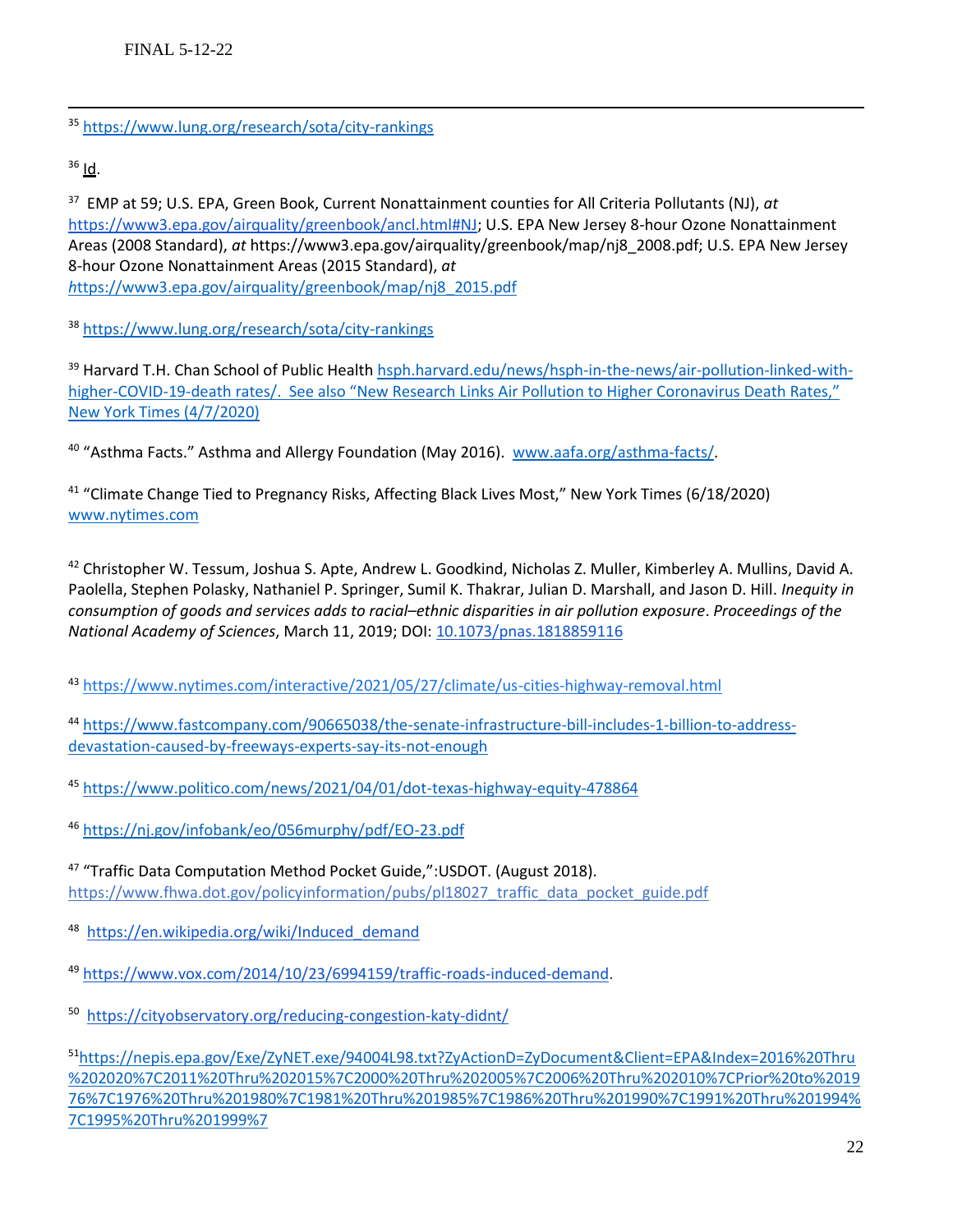- <sup>52</sup> The Congestion Con, http://t4america.org/maps-tools/congestion-con/
- <sup>53</sup> https://rmi.org/if-you-build-it-the-cars-and-the-pollution-will-come/
- 54 https://www.njta.com/media/5832/2020\_njtalongrangecapitalplan\_v1-as-approved-may-2020.pdf
- <sup>55</sup> https://en.wikipedia.org/wiki/Big\_Dig
- <sup>56</sup> https://www.wbur.org/news/2012/07/12/7-things-that-cost-less-than-the-big-dig

<sup>57</sup> https://www.nj.com/news/2022/01/opposition-mounts-to-47b-plan-to-widen-the-highway-to-the-hollandtunnel.html

<sup>58</sup> https://www.whitehouse.gov/briefing-room/presidential-actions/2021/01/20/executive-order-protectingpublic-health-and-environment-and-restoring-science-to-tackle-climate-crisis/; https://www.whitehouse.gov/wpcontent/uploads/2021/02/TechnicalSupportDocument\_SocialCostofCarbonMet haneNitrousOxide.pdf

<sup>59</sup> https://www.njta.com/media/5832/2020\_njtalongrangecapitalplan\_v1-as-approved-may-2020.pdf; https://www.njta.com/media/5124/njta-stratplan\_public-v29.pdf

- <sup>60</sup>https://www.njta.com/about/board-of-commissioners
- <sup>61</sup> https://www.njta.com/media/5124/njta-stratplan\_public-v29.pdf
- <sup>62</sup> https://www.njta.com/media/5124/njta-stratplan\_public-v29.pdf
- <sup>63</sup> https://www.fhwa.dot.gov/environment/sustainability/energy/policy/crp\_guidan
- <sup>64</sup> https://www.fhwa.dot.gov/environment/sustainability/energy/policy/crp\_guidan

<sup>65</sup> https://www.fhwa.dot.gov/bipartisan-infrastructure-law/building\_a\_better\_america-policy\_framework.cfm; https://www.investing.com/news/economy/usdot-recognizes-states-role-in-highway-spending-decisionsbuttigieg-2775383

- <sup>66</sup> https://www.nj.gov/njsp/info/fatalacc/2020-stats.shtml
- <sup>67</sup> EMP at 14; https://nj.gov/emp/docs/pdf/2020\_NJBPU\_EMP.pdf

<sup>68</sup> https://njtplans.com/downloads/capitalplan/NJ%20TRANSIT%202021%20Capital%20Plan%20Update%20Appendix%20A%20Final.pdf

<sup>69</sup> https://www.bloomberg.com/news/articles/2022-03-30/murphy-s-flat-nj-transit-fares-leave-major-projectsshort-funds

 $70$  State Public Transportation Projects Funding Agreement for New Jersey Between the New Jersey Turnpike Authority and the Treasurer of the State of New Jersey

<sup>71</sup> https://www.njtransit.com/press-releases/nj-transit-approves-purchase-eight-new-electric-buses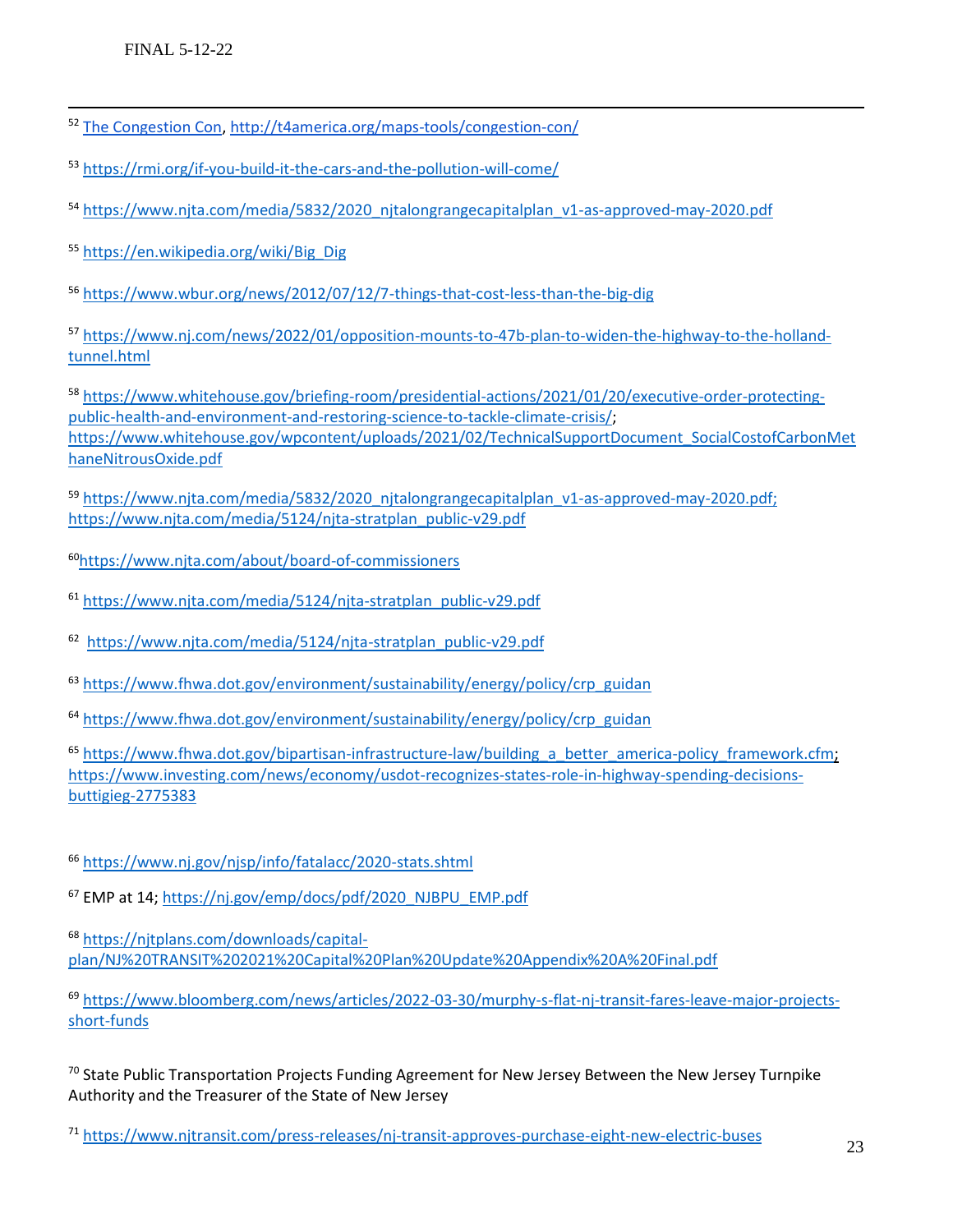<sup>72</sup> https://www.njtransit.com/press-releases/nj-transit-approves-purchase-eight-new-electric-buses

<sup>73</sup> https://www.masstransitmag.com/bus/vehicles/hybrid-hydrogen-electric-vehicles/article/21126694/losangeles-will-see-delivery-of-155-electric-buses-in-the-next-two-years.

74https://www.metro.net/about/l-a-metro-now-running-all-zero-emission-electric-buses-on-the-g-orangeline-in-the-san-fernando-valley/

<sup>75</sup> https://www.smartcitiesdive.com/news/more-electric-buses-arriving-in-city-transit-fleets/617072/.

<sup>76</sup> https://kingcounty.gov/depts/transportation/metro/programs-projects/innovation-technology/zero-emissionfleet.aspx

77https://www.capmetro.org/news/details/2021/09/27/capital-metro-board-approves-nation-s-largest-electricvehicle-procurement

<sup>78</sup> https://www.rtd-denver.com/projects/battery-electric-bus-fleet.

<sup>79</sup> https://www.nj.com/opinion/2022/03/murphy-still-playing-shell-games-with-nj-transit-editorial.html

80 "Economic Impact of NJ Transit's Five Year Capital Plan." Rutgers Center for Advanced Information and Transportation (June 5, 2020) www.njtplans.com

<sup>81</sup> https://www.apta.com/wp-content/uploads/APTA-Economic-Impact-Public-Transit-2020.pdf

<sup>82</sup>"Recent Lessons from the Stimulus: Transportation Funding and Job Creation." *Smart Growth America*, February 2011, https://smartgrowthamerica.org/app/legacy/documents/lessons-from-the-stimulus.pdf

83"The Economic Impacts of a \$1.65 Billion Increase in Capital Investments" by the New Jersey Turnpike Authority, New Jersey Transit and the South Jersey Transportation Authority, May 2020, prepared by American Road to Transportation Builders Assn. Households

84 https://en.wikipedia.org/wiki/Hudson\_County, New Jersey

<sup>85</sup> https://worldpopulationreview.com/us-cities/harrison-nj-population

<sup>86</sup> https://www.nytimes.com/2019/10/23/realestate/harrison-nj-the-next-hoboken.html

87https://www.tapinto.net/towns/bayonne/sections/economic-development/articles/population-growth-showsbayonne-s-success-points-to-better-things-to-come-davis-says

88 https://www.nj.com/hudson/2016/06/census\_figures\_show\_secaucus\_population\_boom.html

<sup>89</sup>https://tstc.org/wp-content/uploads/2020/04/Rail-and-Road-To-Recovery-Final.pdf

<sup>90</sup> 2 CCR 601-22